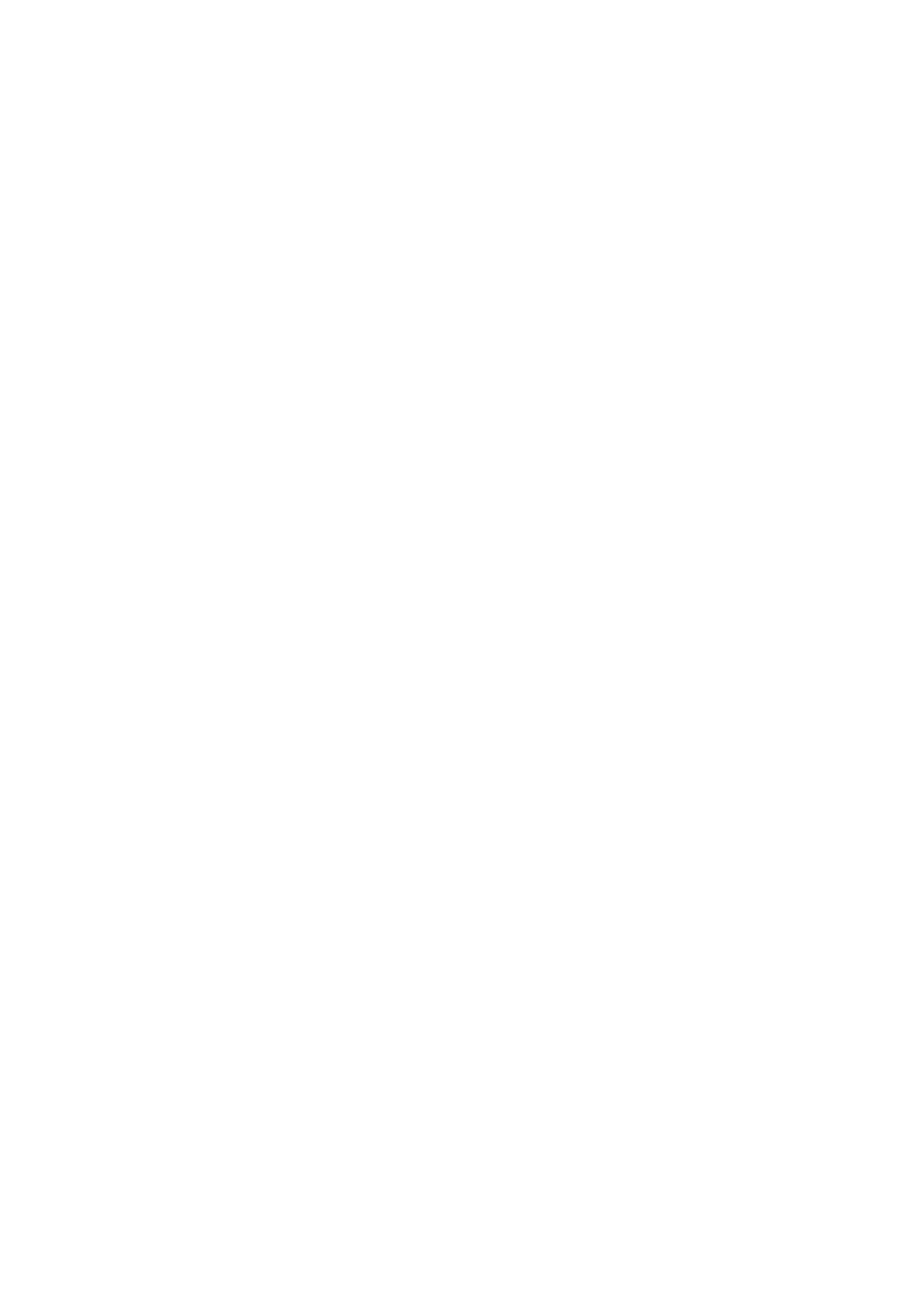# **CONTENTS**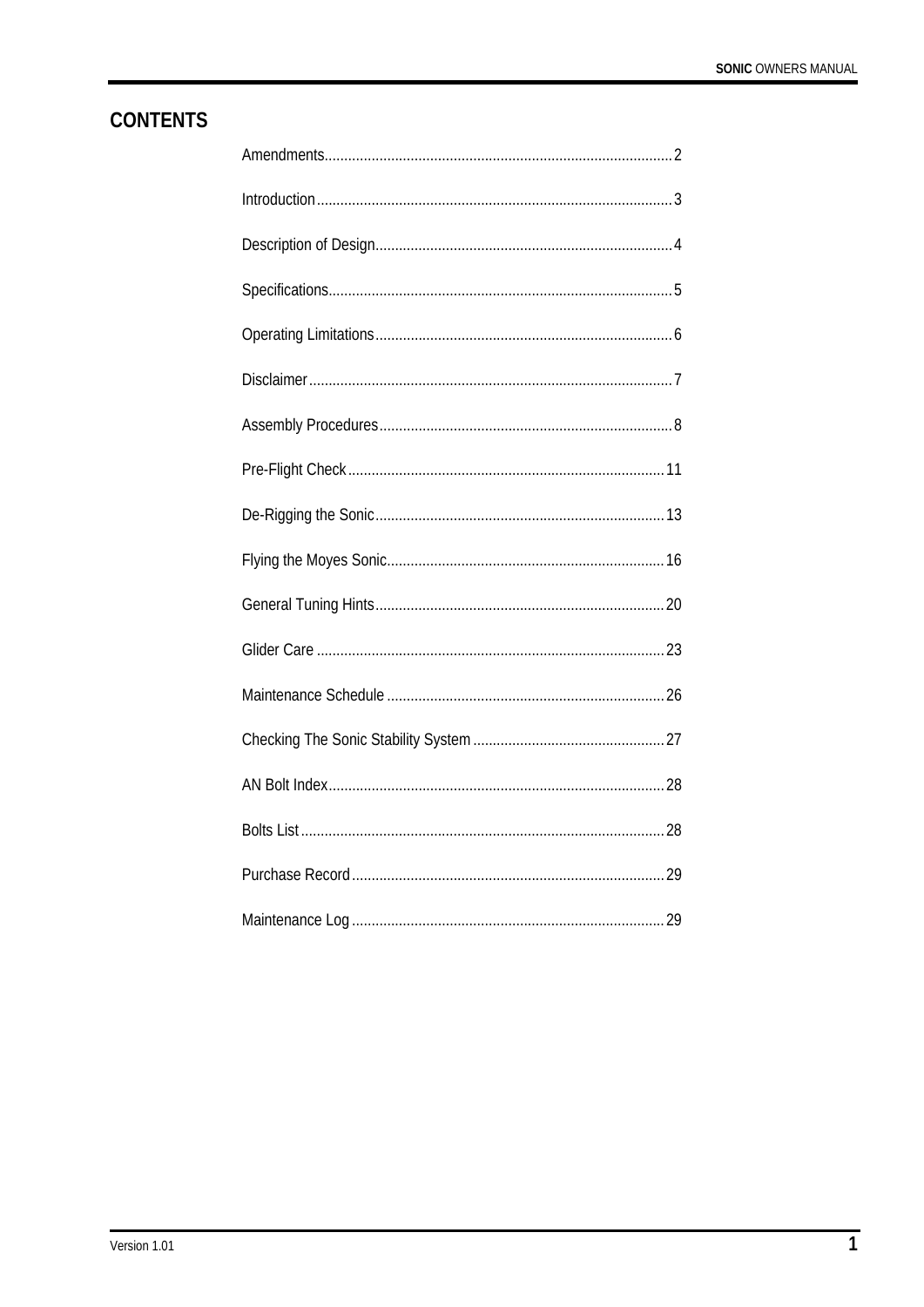# **AMENDMENTS**

| Version | Date       | Changes                                                                                                                  |
|---------|------------|--------------------------------------------------------------------------------------------------------------------------|
| 1.00    | 10/03/2004 | Updated owners manual to new format                                                                                      |
| 1.01    | 8/02/2007  | Updated bolt list to show the difference between the KEEL/<br>CONTROL BAR /("A" FRAME) bolt for round and aero uprights. |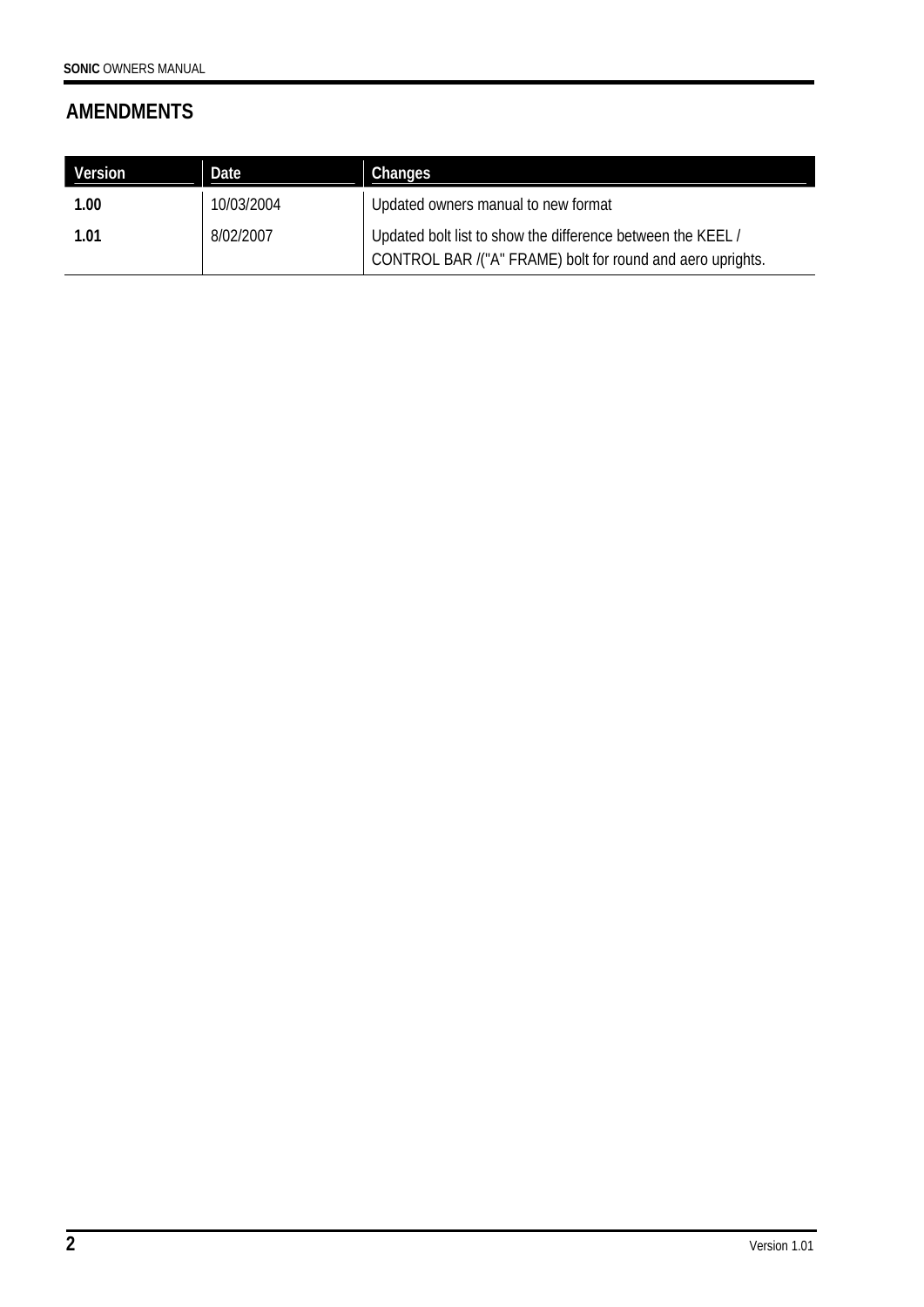#### **INTRODUCTION**

Thank you for choosing your Moyes Sonic. You have made a wise choice as this intermediate glider epitomises all the qualities of safety, performance, and handling that is the Moyes tradition.

The development of the Sonic is indicative of the dedication of the Moyes design team who strive to offer a range of high quality hang gliders for ALL pilots.

The flying traits of the Sonic can be summed up in one word - EASY ! !

EASY to launch because the glider with its positive handling at lower air speeds gives maximum control and safety.

EASY to fly due to light handling and an amazing glide and speed range. The quicker roll response and incredible sink rate make for easy thermalling and that will consistently leave you at the top of the stack.

EASY to land, due to a very low stall speed and excellent flare authority across the full recommenced wing loading range.

Please read this manual thoroughly, familiarise yourself with the set-up and breakdown procedures, and take the time to practice these before venturing out to your site. Carefully study the section on Flying Your Sonic and remember, for your first flight choose a mellow day at a familiar site and ease yourself into one of the most enjoyable flights of your life.

Make sure you follow all appropriate procedures every time you fly. Never take anything for granted in the sport of hang gliding. If in doubt about any aspect of operating your new Sonic, consult your manual or seek advice from your Moyes dealer.

The Sonic is designed for the advancing pilot and the Birdmen from down under are happy to help with advice and hints that will not only make flying your Sonic safer and more enjoyable, but to help you achieve your full potential in the sport of hang gliding.

Since 1967, Moyes Delta Gliders has strived to be on the cutting edge of developing hang gliders of the highest calibre. A family-owned business operating under homespun values, we aim to provide a comprehensive international network to service all pilots. Even further, we work with some of the best pilots in the world to ensure that our gliders are stringently made and tested in order to improve their performance handling, and safety.

We wish you the very best flying, The Moyes Team



Moyes Delta Gliders Pty. Ltd. 1144 Botany Road, Botany NSW 2019 Australia **T**: +61 (0)2 9316-4644 **F**: +61 (0)2 9316-8488 **E**: moyes@moyes.com.au

<u>UUULINASSEANDU</u>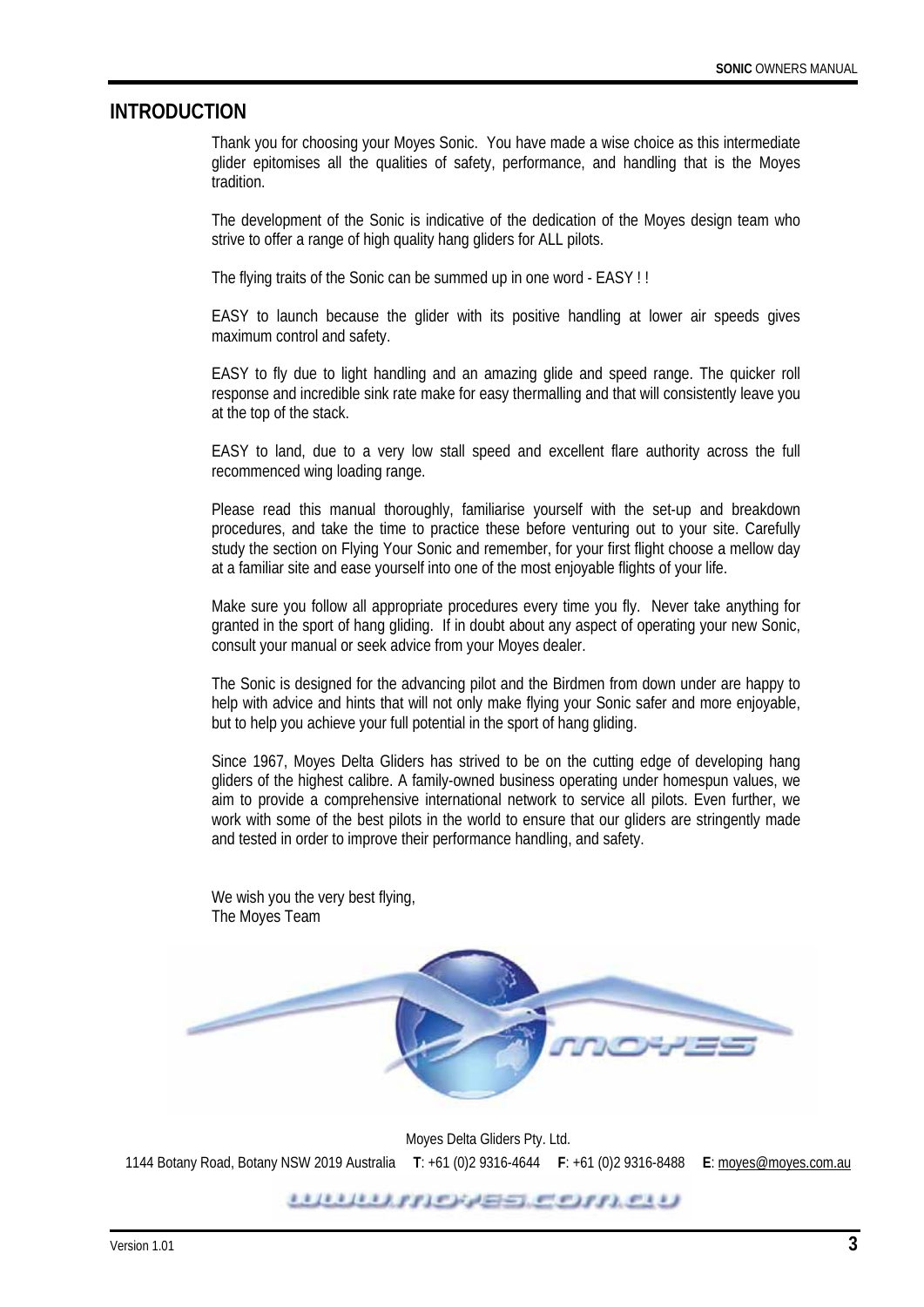### **DESCRIPTION OF DESIGN**

The Moyes Sonic, crafted with double surface and internal floating crossbar, is a combination of state of the art design features and materials, and high quality manufacturing standards, resulting in a uniquely high performing yet easy to fly flex wing hang glider.

The cut of the sail has been carefully crafted to determine a controlled twist distribution with a perfect match to the leading edge curve, giving flutter free performance throughout the speed range. The use of high quality Dacron, reinforced tip panels, streamlined nose fairing and a zippered inspection port giving access to the crossbar assemblies are features that set this sail at the top of its class.

A large Mylar-reinforced leading edge pocket and closer batten spacing gives the high camber wing a solid, distortion free airfoil for maximum lift and cleaner airflow at speed. With the combination of stainless steel reflex bridles and composite alloy/fibreglass battens, the Sonic displays excellent pitch stability and dive recovery. However, it is important to understand that any alteration of bridle dimensions or batten profile may reduce the glider's pitch positiveness.

The overall structural integrity of the Sonic is of the usual Moyes robust standard while the airframe geometry still allows for both on-frame and flat assembly as this situation requires.

The Moyes Sonic meets or exceeds all U.S.H.G.M.A. airworthiness standards.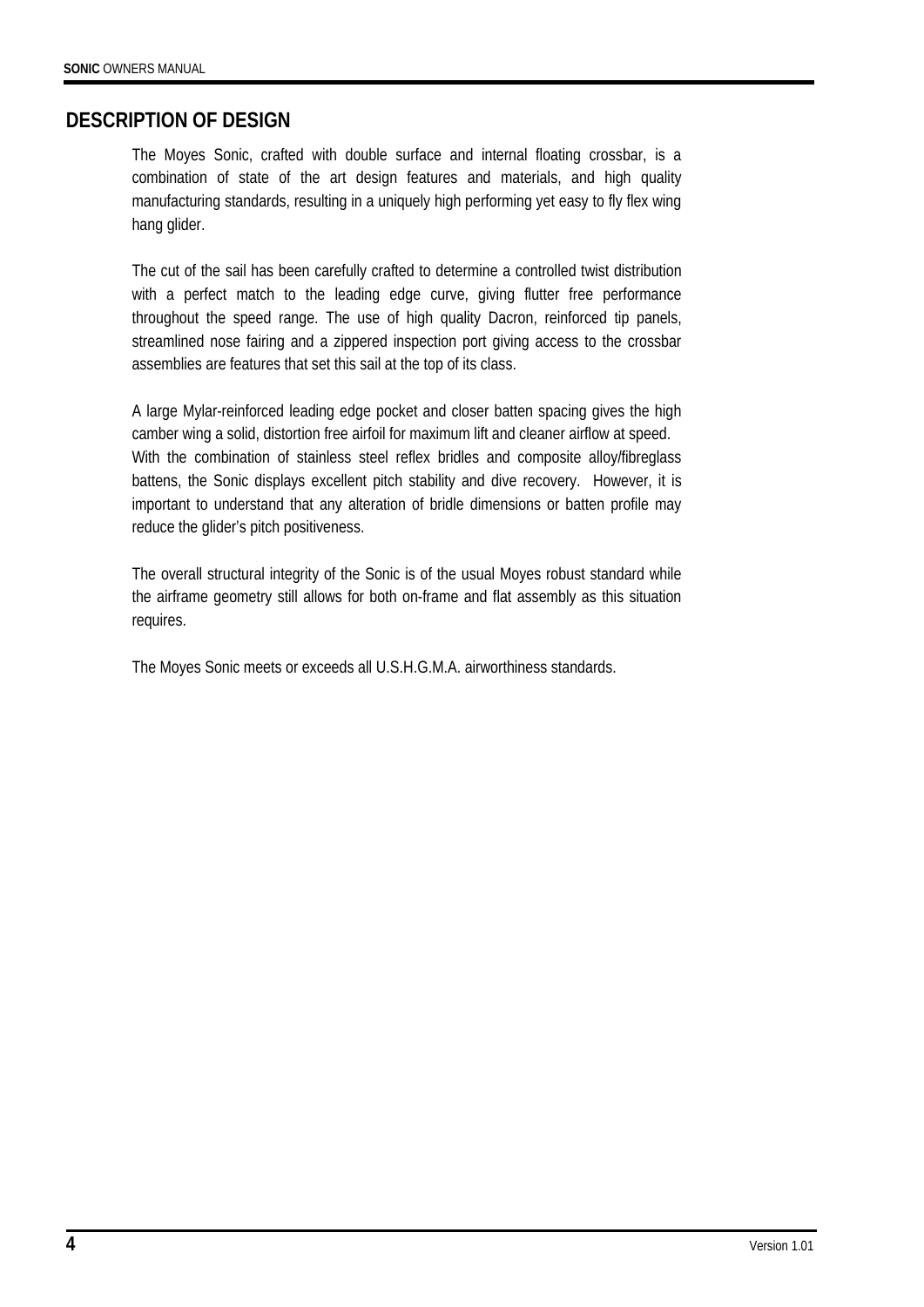# **SPECIFICATIONS**

| <b>Model Size</b>                                            | Sonic 165                   | Sonic 190                 |
|--------------------------------------------------------------|-----------------------------|---------------------------|
| Area                                                         | 15.3 sq m<br>165 sq ft      | 17.7 sq m<br>190 sq ft    |
| Span                                                         | 9.1 <sub>m</sub><br>29.9 ft | 9.4 <sub>m</sub><br>31 ft |
| <b>Nose Angle</b>                                            | 120 degrees                 | 120 degrees               |
| <b>Aspect Ratio</b>                                          | 5.4                         | 5.1                       |
| <b>Glider Weight</b>                                         | 26 kg<br>57 lb              | 29 kg<br>64 lb            |
| <b>Optimal Pilot Weight</b>                                  | 75 kg<br>165 lb             | 90 kg<br>198 lb           |
| Hook-In-Weight                                               | 54-100 kg<br>120-220 lb     | 73-109 kg<br>160-240 lb   |
| Packed-Length                                                | 5540 mm<br>18.2 ft          | 6400 mm<br>$21$ ft        |
| <b>Short-Packed Length</b>                                   | 3920 mm<br>12.9 ft          | 4260 mm<br>14 ft          |
| C of G Front of Keel                                         | 1640 mm<br>64.6 inches      | 1680 mm<br>66.1 inches    |
| <b>Number of Battens:</b><br><b>Mainsail</b><br>Undersurface | 15<br>4                     | 17<br>6                   |
| <b>VNE</b>                                                   | 74kph<br>46mph              | 74kph<br>46mph            |
| VA                                                           | 69kph<br>43mph              | 69kph<br>43mph            |
| <b>Trim Speed</b>                                            | 32kph<br>20mph              | 32kph<br>20mph            |
| <b>Stall Speed</b>                                           | 24kph<br>15mph              | 23kph<br>14mph            |
| <b>Max Speed</b>                                             | 72kph<br>45mph              | 72kph<br>45mph            |
| <b>Best Glide Speed</b>                                      | 43kph<br>27mph              | 43kph<br>27mph            |
| <b>Best Glide Angle</b>                                      | 9:1                         | 9:1                       |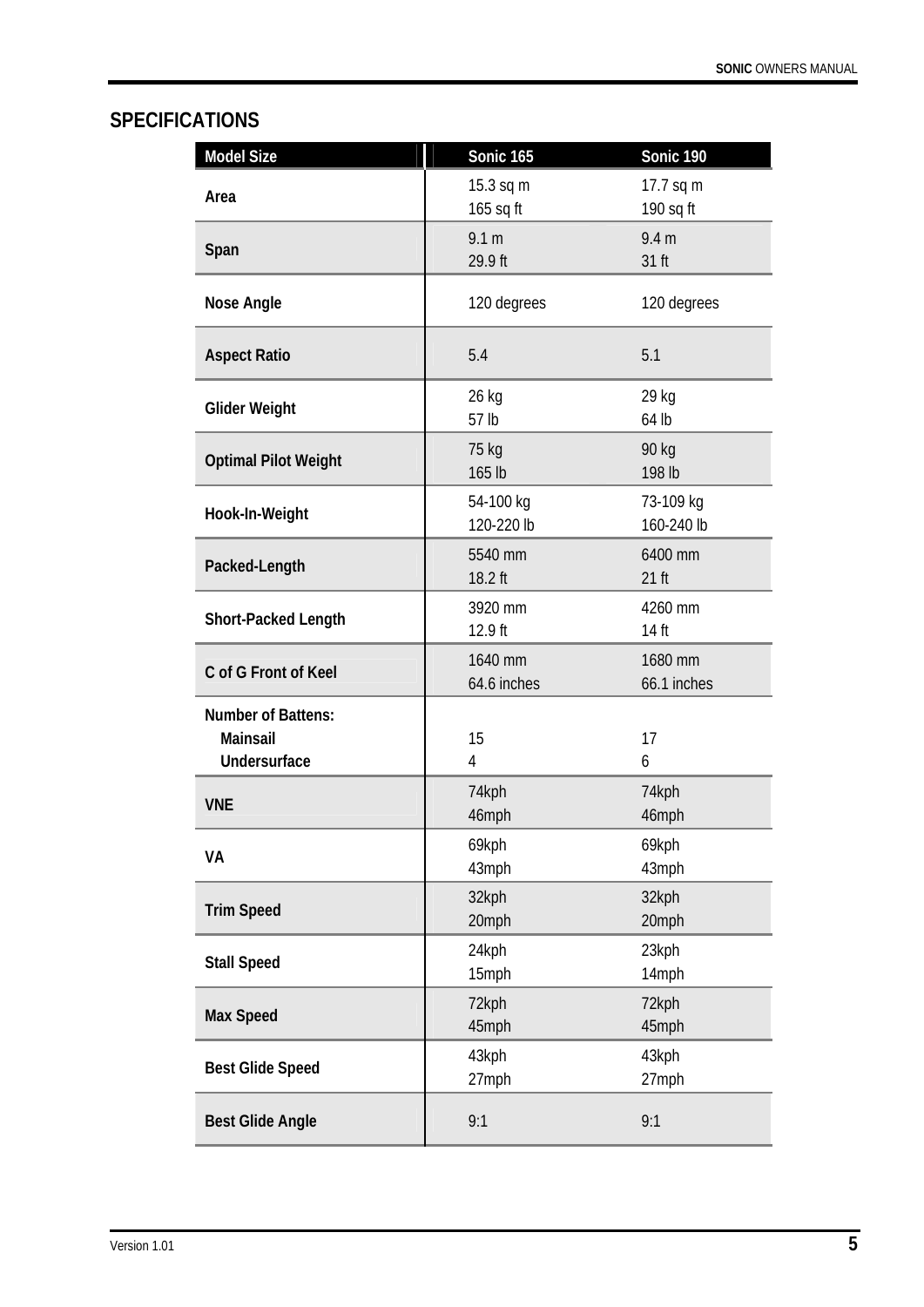## **OPERATING LIMITATIONS**

The Sonic has been tested and found to comply with current U.S.H.G.M.A Airworthiness Requirements. These standards require static aerodynamic load testing:

- with a positive 30° angle of attack at 65 mph;
- with a negative 30° angle of attack at 46 mph;
- with a negative 150° angle of attack at 32 mph; and,
- Pitching moment tests at 20, 35 and 50 mph to display the gliders inherent positive pitch stability through a broad range of angles of attack.

In-flight testing has shown the Sonic to be safely controllable throughout the complete range of usual operating conditions. The Sonic is capable of spins (which is not an approved manoeuvre), but is inherently resistant to them.

The Sonic has been designed for foot-launched gliding or soaring flight with the following limitations:

Flight operations must be restricted to non-aerobatic manoeuvres.

The glider must not:

- be flown by more than one person;
- exceed 30 degrees nose up or down to the horizon;
- exceed 60 degrees bank angle to the horizon;
- be flown in excess of V.N.E. of 46 mph;
- be flown inverted or backwards;
- be flown with auxiliary power without the approval of Moyes Delta Gliders Pty Ltd.

It is recommended that the pilot hold a minimum rating of Intermediate or equivalent. Adhere to the recommended pilot clip-in weights as detailed in the specifications. Indicated stall speed is approximately 25 mph at maximum recommended loading. Indicated maximum speed is approximately 40 mph at minimum recommended loading.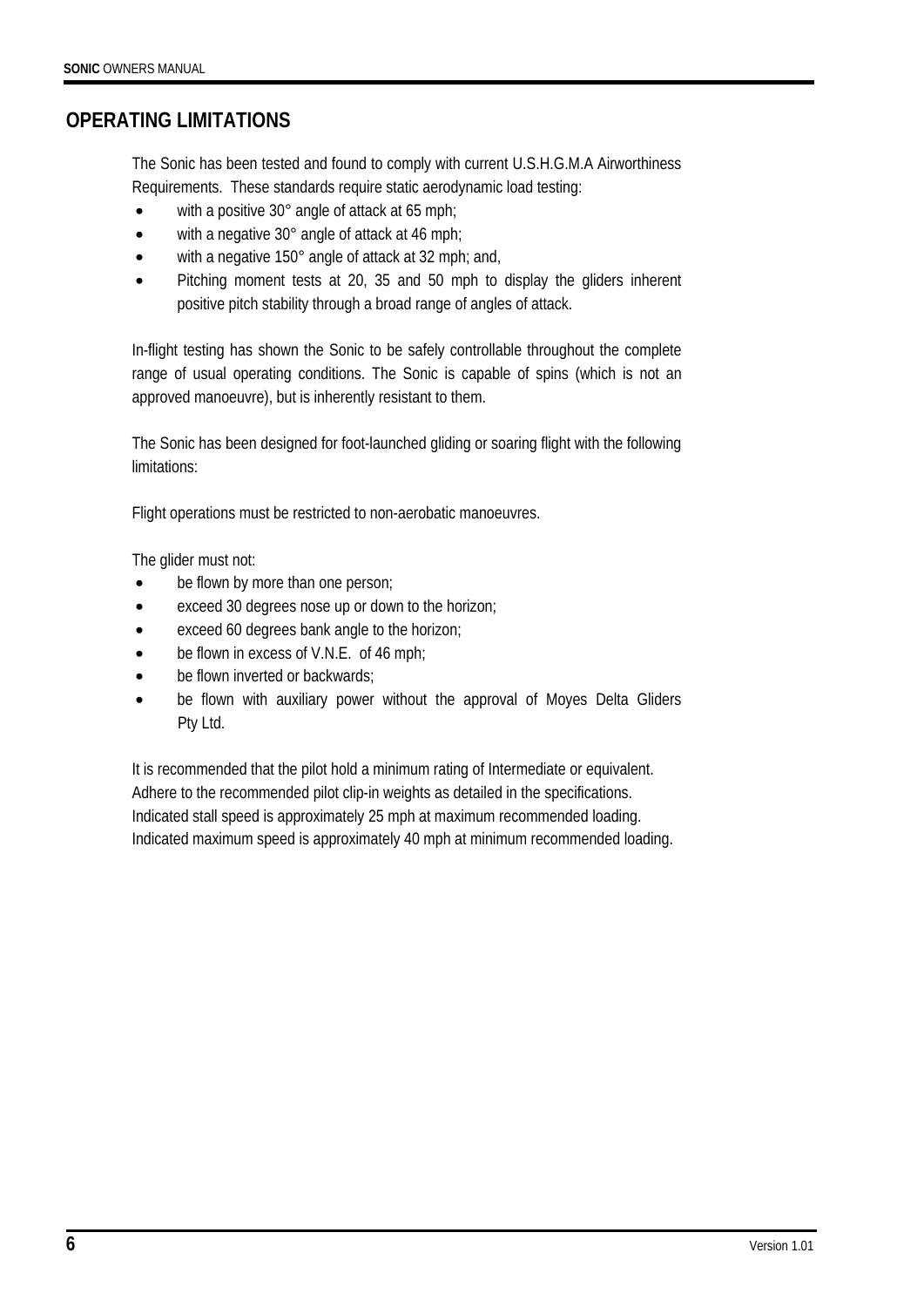#### **DISCLAIMER**

The owner and operator must understand that due to the inherent risk involved in flying such a unique vehicle, no warranty is made or implied of any kind against accidents, bodily injury or death. Operations such as aerobatic manoeuvres or erratic pilot technique may ultimately produce equipment failure and are specifically excluded from the warranty.

This glider is not covered by product liability insurance, nor has it been designed, manufactured or tested to any state or federal government airworthiness standards or regulations.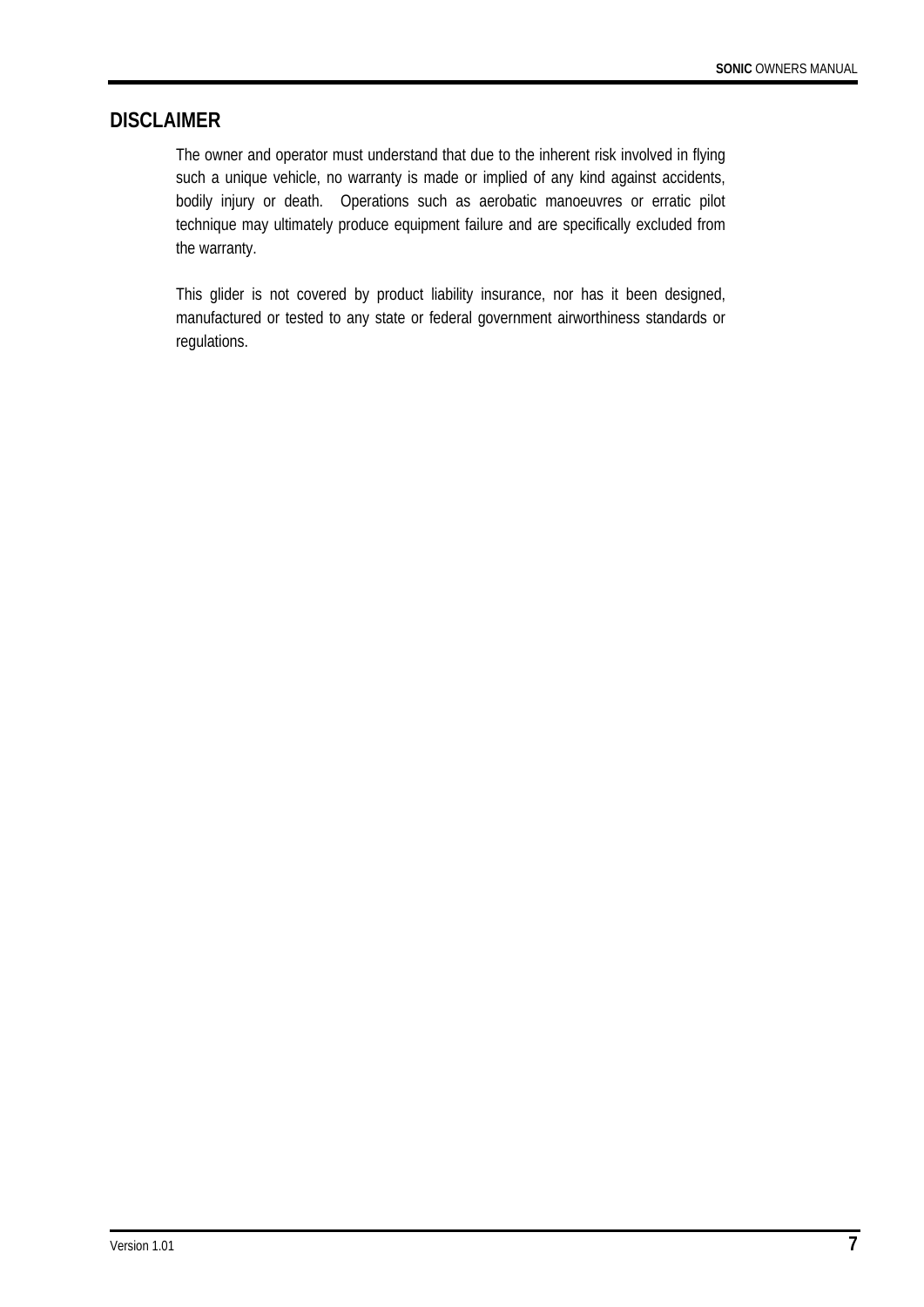#### **ASSEMBLY PROCEDURES**

The following procedures have been tried and tested as the most efficient method of setup. Your dealer should demonstrate both set-up and appropriate pack-up procedures when you take delivery of your new Sonic. Please note that the glider can sustain serious damage if the correct procedures for both set-up and pack-up are not followed. Refer to diagram insert for clarification.

- 1. Place the glider (still in the bag) on the ground with the nose end into the wind and the zipper up. The nose end is the thicker end. Undo the zipper.
- 2. Undo the ties that hold the control bar; remove padding and spread the (uprights/downtubes). Fold out the base bar and connect to the upright corner bracket with the bolt, castle nut and safety pin.

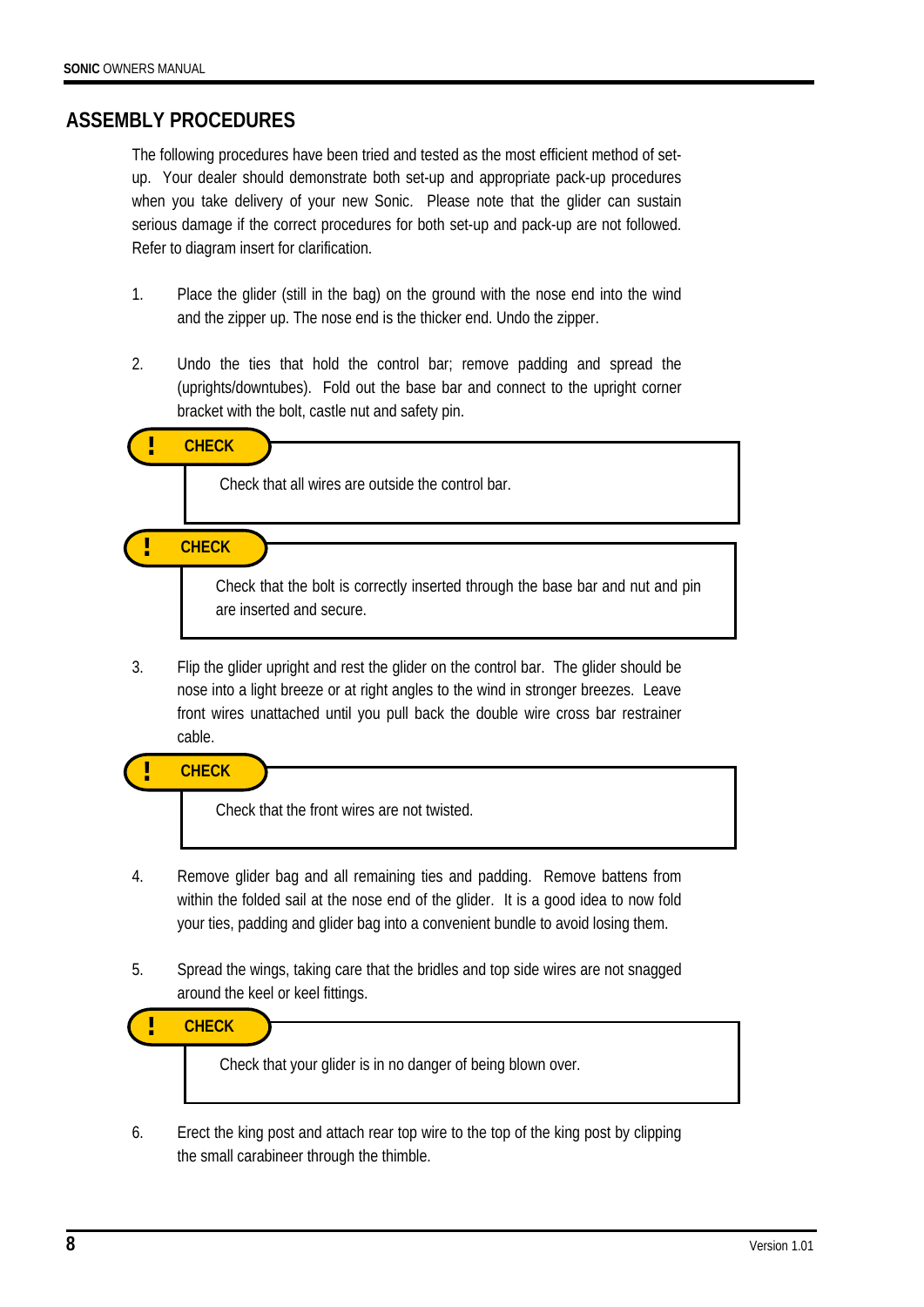

The king post should now be firmly fixed in a vertical position.

7. Take the battens from their bag and lay the green-tipped battens behind the right wing, starting with the keel (longest) batten, out to #7 near the wing tip. (The right wing is on your right when facing forward with the glider as if to fly.)

The two straight blue-tipped battens are under-surface battens.

Take the red (left) battens and match them against their appropriate green partner and check for symmetry. If any inconsistencies occur, the full set of battens should be checked against the template and corrected. (Refer to General Tuning section.)

8. Insert top battens  $#1 - #6$ , gently pushing them into their batten pockets and secure them with doubled bungee cord at the trailing edge. Do not force the battens.

**! NOTE** 

If the battens fail to slide in completely, first check if it is the correct batten for the pocket. Most likely is that the batten has stopped against the back of the leading edge and requires lifting over to the front. To do this either flick the sail up and gently push the batten at the same time, or walk to the front and lift the sail forward bringing the batten tips over the leading edge. The second possibility is that the batten pocket has become twisted at the under-surface seam. This is corrected by twisting the batten or by lifting the top surface as you slide the batten past the seam.

**! CHECK**

í

Check that the battens are secured with doubled bungee cord.

**! CHECK**

Check that the Mylar inserts along the leading edge have not been curled over whilst inserting battens.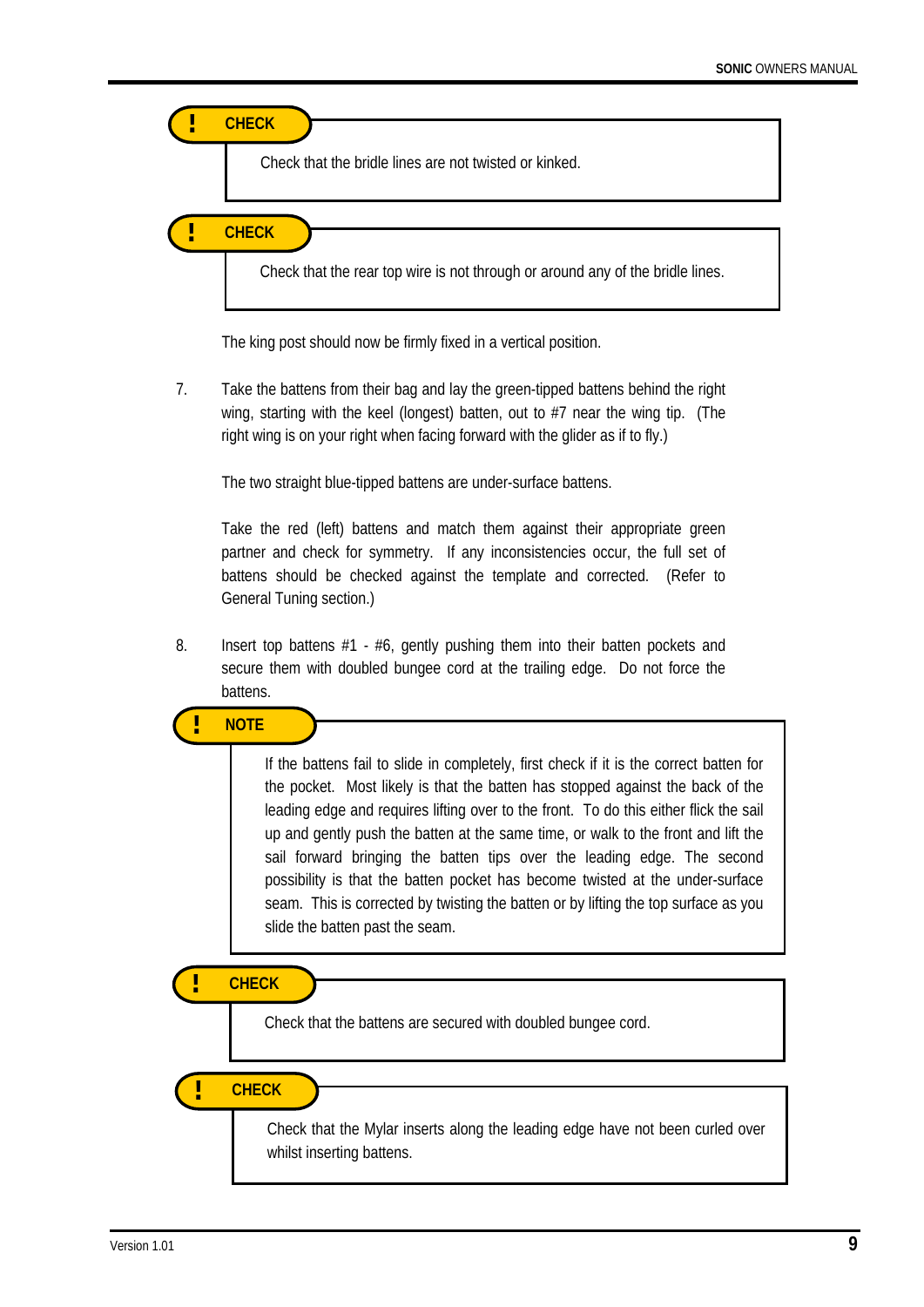Move to the rear of the glider at the keel and pull back the double wire crossbar restrainer cable so the stainless steel shackle will clip into the Bailey Block at the rear of the keel.



#### FLAT SET UP

Move to the rear of the glider at the keel and pull back the double wire cross bar restrainer cable. Raise the keel 10" (250mm) off the ground so the stainless steel shackle will clip into the bailey block.

- 9. The tip (#7) battens can now be installed. These battens locate onto the hook found on the back side of the leading edge about 1 1/2 ft. inboard of the tip. Sight through the sail at wingtip to ensure the end of the batten is engaged on the hook, and secure with double bungee.
- 10. Insert the four under-surface battens. These are marked with dark blue bands. Slide battens into appropriate pockets and secure with single loop bungies.
- 11. Move to nose of glider and insert nose batten, then fit nose fairing by matching Velcro strips, and press to secure.
- 12. Be sure under-surface zipper is closed, and check that your hang loop and backup loops are in the correct position. Attach your harness to the hang loops, ensuring that the carabineers are closed, the loops are the correct length, and hanging straight from the keel.

**! CHECK**

Check that hang loops are not damaged.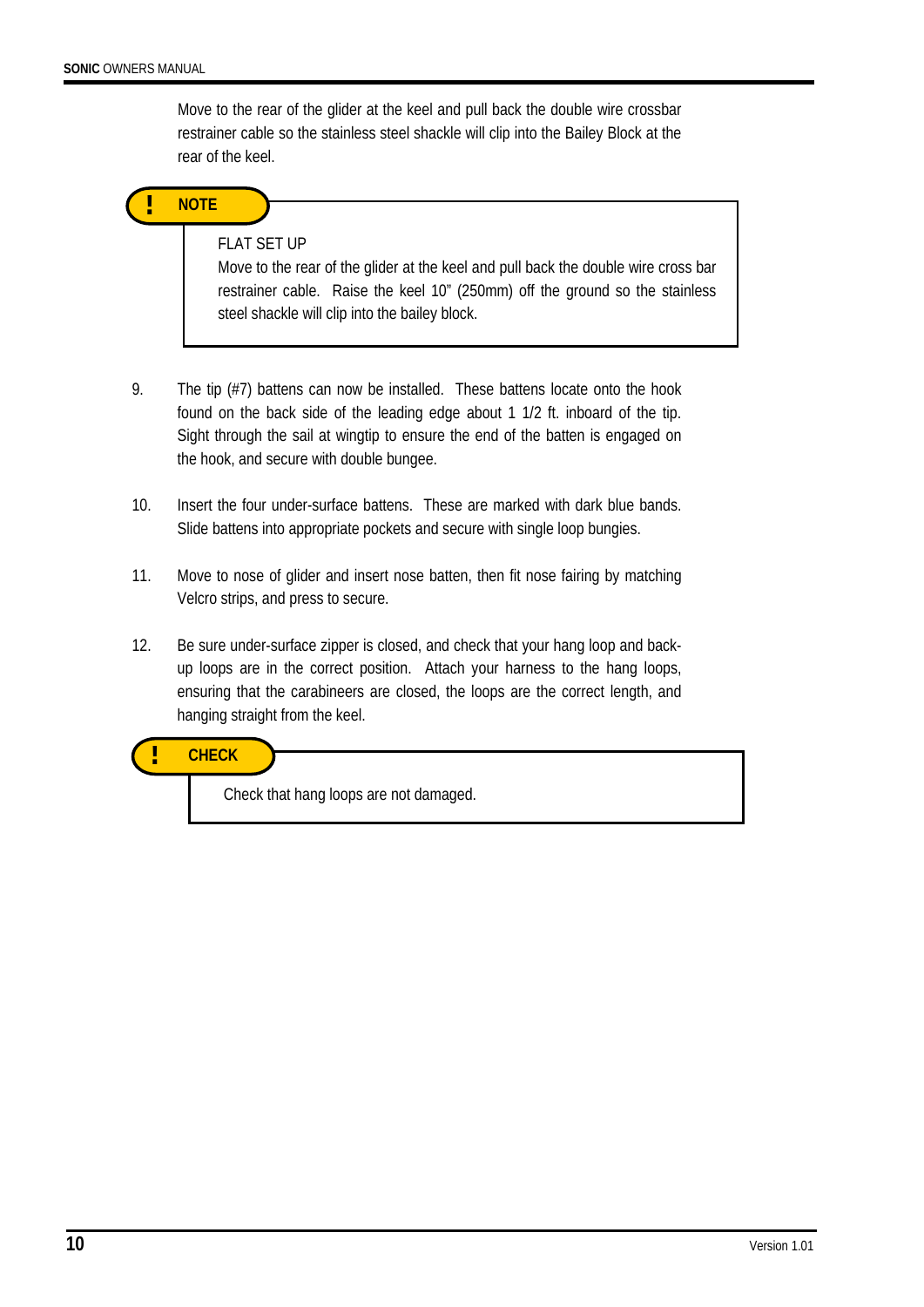#### **PRE-FLIGHT CHECK**

On the Sonic many of the assemblies and parts to check that are normally visible on beginner or intermediate-type gliders are concealed to reduce parasitic drag. It is still imperative that you have a complete and systematic checking procedure that is performed before every flight.

It is best to start at the same place and follow the same routine, returning to the start point for every pre-flight. If you are distracted part way through the checks, return to your start point and begin again.

A worthwhile habit to develop is to touch or point to each component that you are checking. This ensures that the check is more than just a cursory glance.

In the set-up procedures, the last step was to check the hang loops and clip in the harness.



Starting from the hang loops and harness:

into the glider.

- 1. Move to the top of the control bar assembly. Check that the nuts are secure and that thread shows beyond the head of the Nyloc nuts.
- 2. Check base of king post; nuts are secure and plastic saddles are not cracked or split.
- 3. Open under-surface zipper. Check crossbar assembly ensuring nuts are secure, and ball is centred in socket joints.
- 4. Sight along each crossbar looking for dings, dents and bends. At leading edge crossbar junction check that top and bottom wires have no twisted thimbles or tangs.
- 5. Inspect the back of each leading edge ensuring that no dings or crazing are evident. Check that all battens are sitting correctly: top surface battens over and in front of leading edges, and under-surface battens are beneath leading edge. Close under-surface zipper.
- 6. Sight back along keel ensuring tension cable is not twisted and that keel is not bent or damaged. Do the same forward, and run your hands along the keel as you move to the nose area.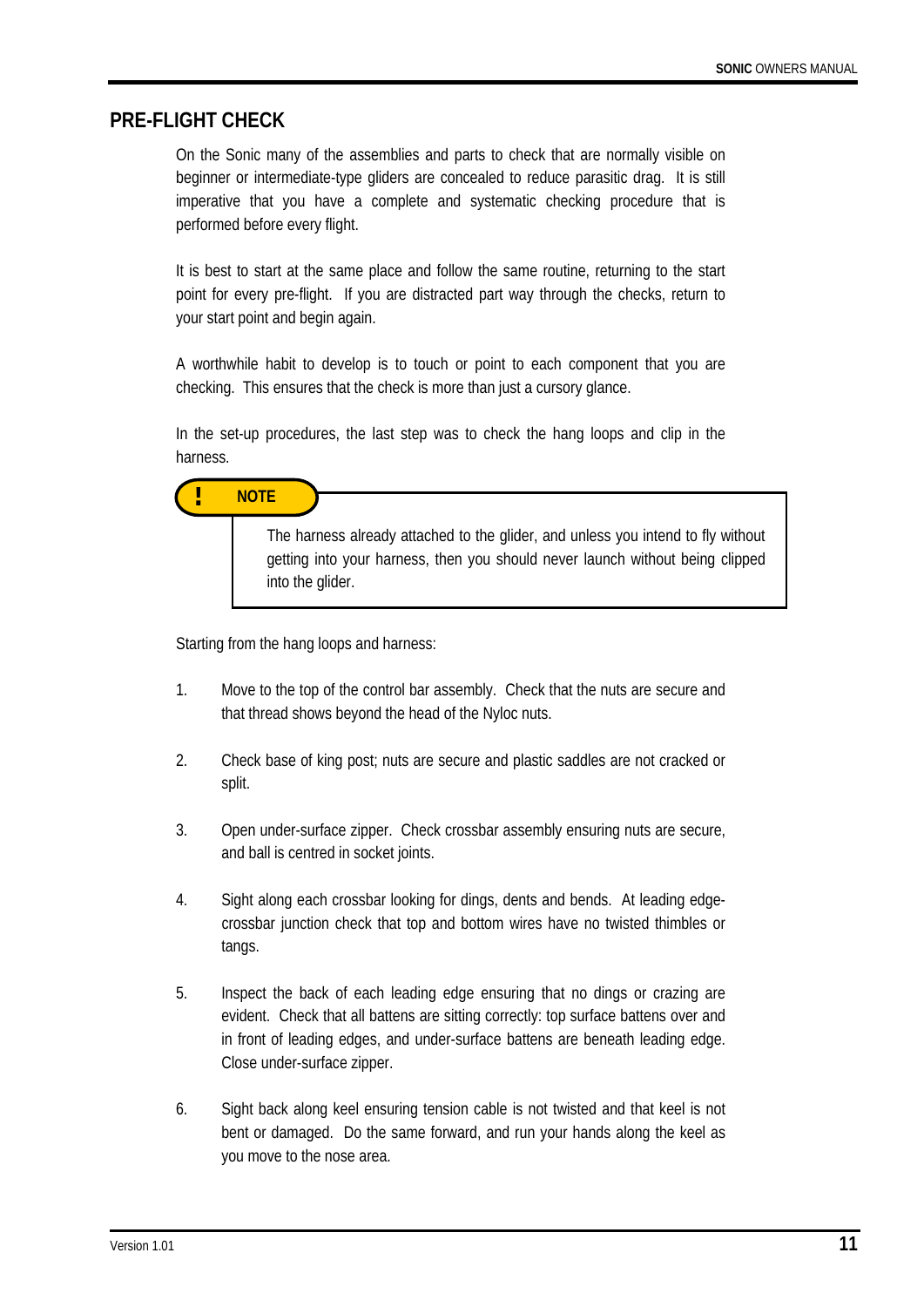- 7. Release the bottom of the nose fairing and inspect the nose plate assembly: nuts, bolts, and top wire tangs and thimbles. Check Bailey Block for proper attachment of nose wires. Refasten nose fairing.
- 8. Sight along each leading edge checking that they have a similar curve. Any noticeable difference would indicate a bent leading edge that would cause a substantial "turn" in the glider's trim.
- 9. Move out along the wings feeling for dents in the tube.
- 10. Pause where the bottom side wire enters the sail and check the bolt and nut, etc., at the crossbar-leading edge junction.
- 11. Check that the tip batten is located in the hook on the leading edge.
- 12. Continue to the wing tips and check the sail mount pin and safety ring.
- 13. Check that all battens are secured with bungee cords and that no reflex lines are snagged on any batten ends.
- 14. At the keel, check the top wire attachment and that the bottom rigging has no twisted tangs. Check that the restraining cable shackle is secured in the Bailey Block at rear of keel.
- 15. Check the top of the king post, ensuring that the top rigging is not fouled and that the reflex bridles are free from twists.
- 16. Continue around the glider repeating checks 9 to 13 in reverse order, bringing you back to the nose.
- 17. Check all the lower rigging down to the corner fittings of the control bar.
- 18. Make sure the control bar uprights are straight and that all bolts and nuts are secure. Ensure that the base tube locking pins are engaged and protrude through the holes in the base tube.
- 19. Move up the control bar and recheck the harness, hang loops and carabineers.

The glider is now ready to fly! Make sure you are too!

Climb into the harness without removing it from the glider, making sure your legs are through the leg loops. Check harness height, helmet, instruments, wind at launch, and broader conditions. Ease yourself into your maiden flight aboard your Sonic. Please read the next chapter for a few hints on what to expect and how to achieve the most from the Sonic.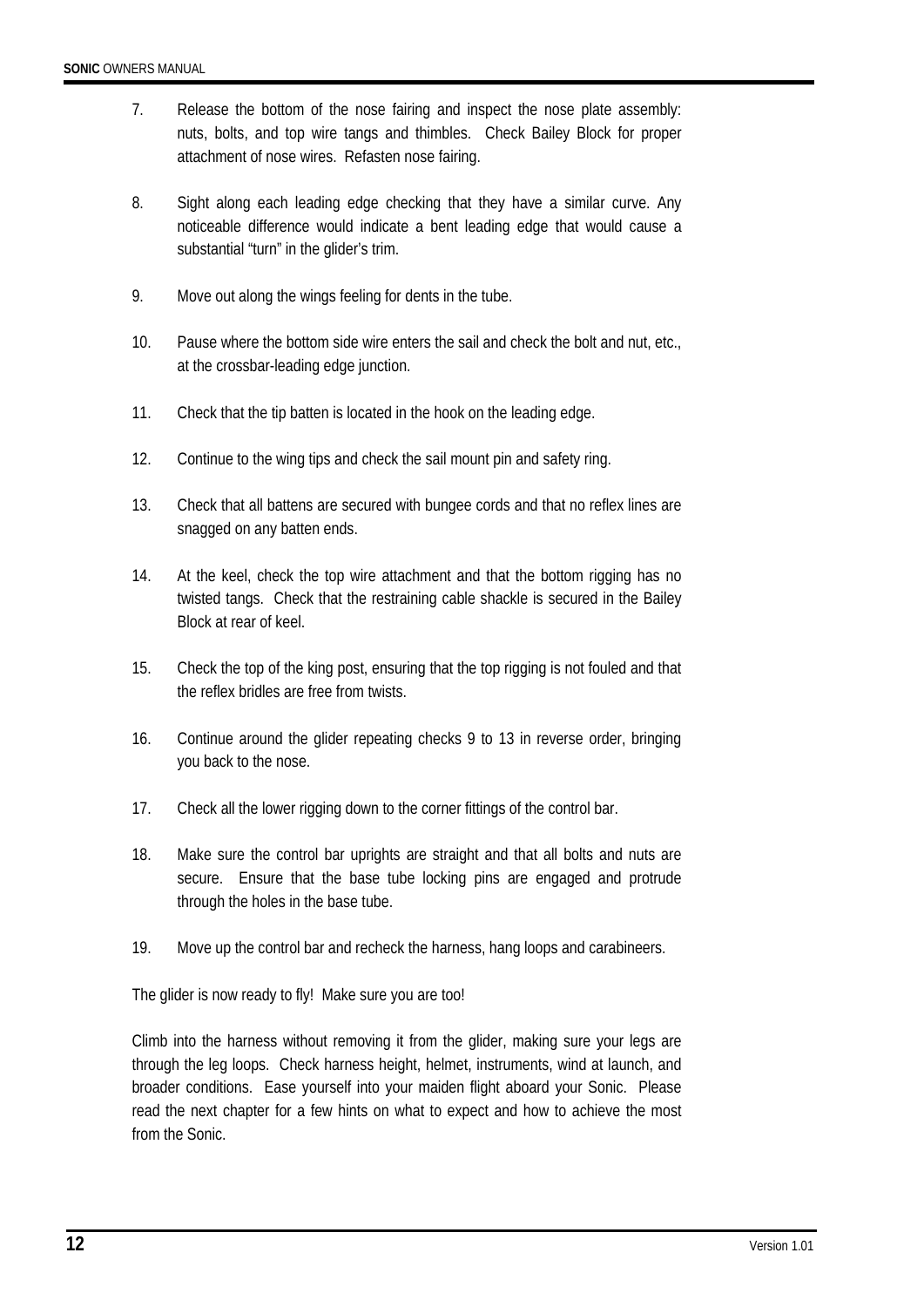## **DE-RIGGING THE SONIC**

# **Laying the Glider Flat**

If the wind is over 10 mph and you wish to park the glider safely, it is best to lay the glider flat on the ground with the nose into the wind. To do this, simply lift the nose fairing to expose the nose catch assembly. Whilst holding the keel so the glider can't blow over, remove the nose wire ring from the Bailey Block and carefully walk forward with the nose of the glider allowing the control bar to fold back under the glider until you have lowered the wing to the ground.

Make sure you keep the nose slightly higher than the back of the glider throughout the lowering process and that the wings stay in the same plane.

If the glider is to be parked for any length of time, or if the wind is quite fresh, it is also advisable to unclip the reflex bridles to prevent the nose from being lifted by the wind. From here the glider can be quickly reassembled ready to fly again or be broken down as required.

## **Flat Breakdown**

- 1. From the "flat" position above, remove the under-surface and #7 battens, and put them behind the glider. (Be careful as it is easy to forget these if they have been laid in long grass away from the other battens.)
- 2. Move to the rear of the glider at the keel raise the keel 10" (250mm) off the ground and pull back the double cross bar restrainer cable so the stainless steel shackle will remove from the Bailey block.
- 3. Remove the rest of the battens. To protect the aerofoil shape of the battens gather the curved ends together and feed them into the batten bag, slipping them as a unit right to the bottom of the bag. Slide in the remaining straight and #7 battens and shake them to the bottom, then seal the Velcro bag end.
- 4. Bring the leading edges in to the keel. As you do this, pull the sail over the leading edge so that none is caught between the keel and wing bars. Remember not to lift the leading edges too high when swinging them in.
- 5. Pull the sail flat so that the now doubled over sail forms a diamond shape. Keeping tension along the line from nose to outside diamond points, fold the sail toward the leading edge (as if folding a paper dart then repeat with a second fold. Do not take the sail right to the keel but lay the folds just outside the leading edges. Loosely roll the folded sail until it lays against the leading edges.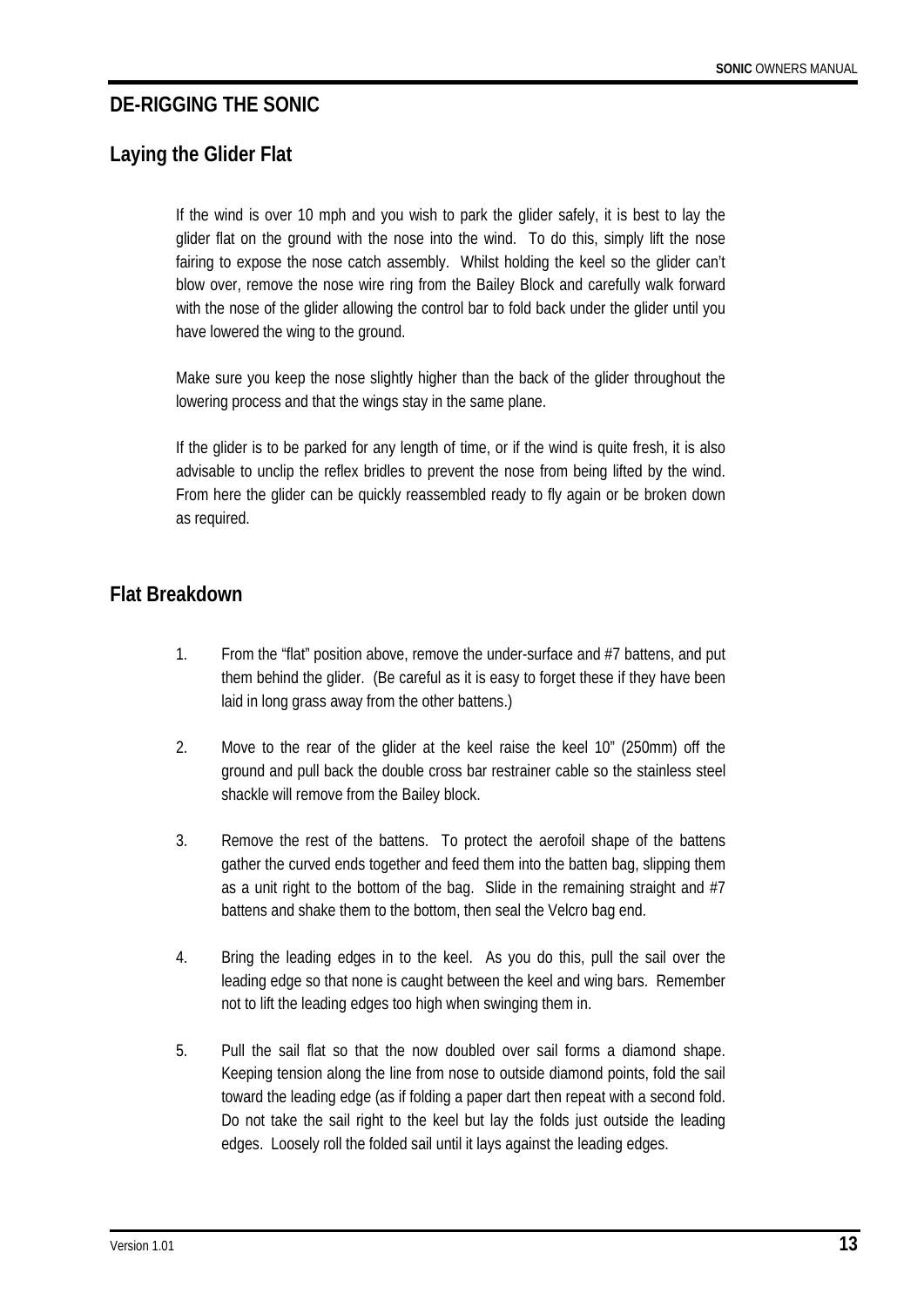- 6. Unclip the king post and lay it forward. Clip the wire to the reinforced sail area around the king post base. Attach the reflex bridle clip to the same area. Don't forget the padded cover for the top of the king post.
- 7. Slide the padded sleeve up the keel until it covers the tangs and fittings at the rear of the keel. Place a tie under the glider (around the middle) and lift the two sail halves by wrapping the Mylar pockets up toward each other. Fasten the tie but leave it reasonably loose. Repeat with three more sail ties, tidying the rolled sail as you go.
- 8. Slide the batten bag into one of the leading edge Mylar pockets at the nose, straight end of battens first. The cambered end should be turned toward the other leading edge on top of the nose plate. Firm up all the ties by overlapping the Mylar pockets. Do not over tighten the ties. The Mylar pockets should be the only sail area showing, forming a smooth sheath along the length of the folded glider.
- 9. Place cover bag over the glider and flip the glider over carefully. Check that no loose folds of sail are caught between the keel and other bars and that the tensioning carabineer is not jammed between the bars as well. Tighten the nearest tie to stop any sail slipping there during transportation.
- 10. Detach the corner bolt and fold in the base bar. Bringing the wires neatly along the uprights, fold down control bar. Place padding over the bottom of the control bar.
- 11. Undo any ties holding the sail beneath the control frame and carefully tuck the down tube and base bar assembly under the Mylar sheath, ensuring all wires are between the uprights. Refasten the ties firmly. Check that the Mylar is not puckered or squashed by over tight ties, then zipper up the bag.

### **! NOTE**

NOTES - When transporting the glider, make sure there is ample padding on the racks and that there is enough support to reduce bouncing and bending of the glider. Always tie the glider firmly enough so that bad roads and high winds can not bounce the glider loose. Make sure your carry racks are strong enough and can not blow free of the car in sudden gusts from trucks.

### **On-Frame Breakdown**

- 1. With wings oriented 90 degrees to the wind direction, remove the nose fairing and release the wire ring from the Bailey Block.
- 2. Remove under-surface and #7 battens.
- 3. Release the crossbar tensioning cable and gently lower the wing tips to the ground.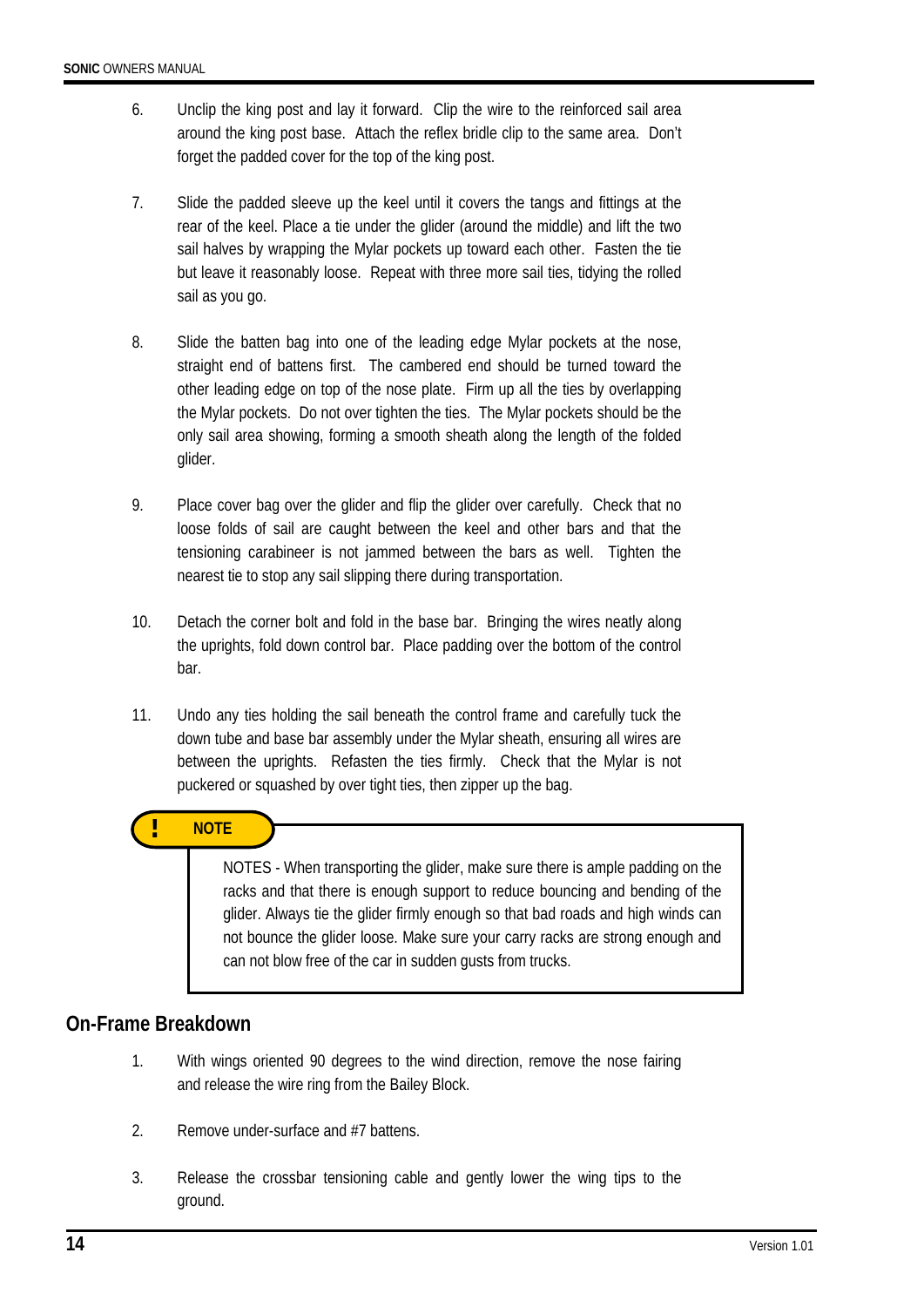- 4. Remove remaining battens and pack them in the batten bag as per flat pack-up description.
- 5. Release reflex bridles and clip onto the sail at king post base. Undo top back wire and clip onto same place, allowing the king post to fold forward. Cover king post top with padded bag.
- 6. Walk in each wing making sure that the crossbars don't jam between the leading edges. Pull the sail out and over the leading edges and fold them forward.
- 7. Fold the sail as described in flat breakdown and roll into the Mylar pocket. Loosely tie the sail to hold the first wing while you complete the other.
- 8. Pull the two Mylar pockets and rolled sail together and tie in several places, retightening and smoothing out the sail until a neat sheath is formed by the Mylar pockets. Check for caught sail between the crossbar and keel, etc.
- 9. Slide battens in Mylar pocket as described in flat breakdown over the glider.
- 10. Carefully flip the glider onto its back.
- 11. Disassemble the control bar and pack into its padding as described in the flat breakdown procedures.
- 12. Slide the keel padding sleeve over the keel fittings and place the nose fairing under a tie near the nose. Check that the battens are lying flat. Close the glider bag.

A lot of wear and tear depreciation can be avoided if you take time and care to breakdown and pack the glider properly. Follow the instructions implicitly and your glider will last in good condition for many years. Remember - never pull the nose of the glider down without the crossbars tensioned. Further information on the care of the glider is included in the Maintenance section.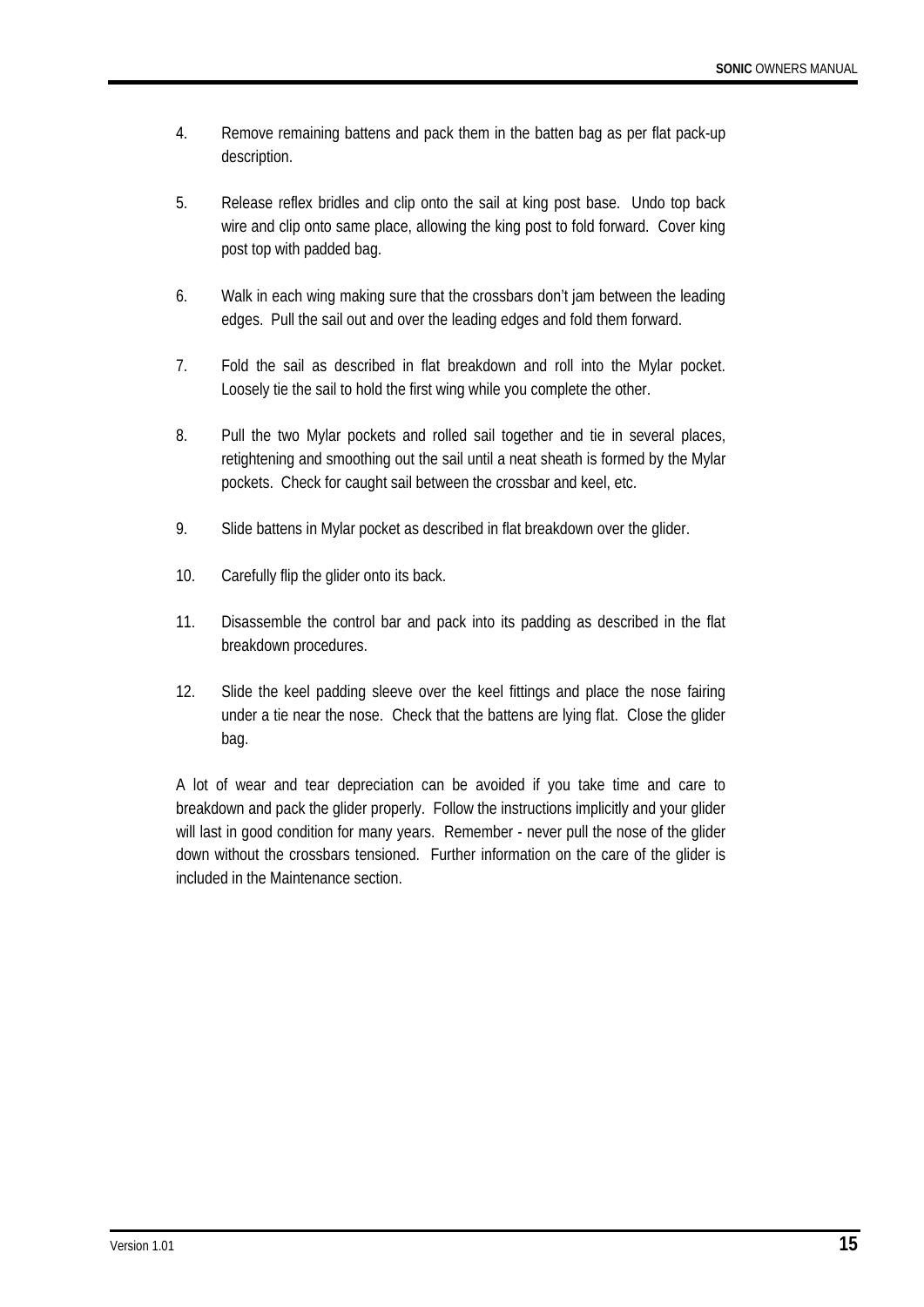# **FLYING THE MOYES SONIC**

### **Harness Adjustment**

In any glider it is important to have your harness and hang loop arrangement as simple and safe as possible, as well as being arranged to give the most comfortable and controllable position throughout the entire flight, from the start of your take-off run until your feet finally touch down at landing.

Due to the excellent low air speed control responses displayed by the Sonic it is best to have your hang loops and harness adjusted as low as possible within the control frame. This lower position gives maximum stability and greater glider feedback assisting you in making more accurate and smoother control inputs and therefore gaining more efficient response from the glider.

If you need to raise or lower your harness to achieve this position, it is preferable to change your hang loops accordingly. Your dealer may have already arranged for hang loops to match your harness, but if not, measure how much longer or shorter your hang loops need to be to give you a body/harness position just 2 - 3" above the base bar.

We at Moyes recommend that you use accurately sewn hang loops of the type supplied with the glider. These allow for a clean loop without knots that may possibly fail or cause delay if you need to unclip in a hurry.

## **Launching Your Sonic**

Following your harness check, carry out your normal take off observations of wind, crowds and general conditions. For your first flights, choose a familiar site under familiar conditions. Do not attempt to fly in a new harness or attempt more demanding flights until you feel comfortable with the glider.

Due to the Sonic's high camber and deep airfoil wing section, its launch characteristics are extremely mellow and predictable. Depending on the extent of your past flying experience, certain characteristics may seem a little different. Firstly, a slightly higher angle of attack assists during the first steps of a light wind take-off. This technique allows for the wing to generate enough lift very early in the take-off and gets the glider floating high enough for your harness and body weight to start affecting some control. Once this point has been reached, provided you have maintained the wings at level, the glider can be easily accelerated to full flying speed without sudden pitch adjustments or desperate sprinting, purely by leaning into the run and applying your accelerating force through the harness.

Once sufficient air speed has been attained, an easing out of the control bar should result in a smooth and easily controllable take-off. Avoid trying to reach full speed on the first step, as the glider's static inertia will cause it to fall behind you resulting in a stalled angle of attack.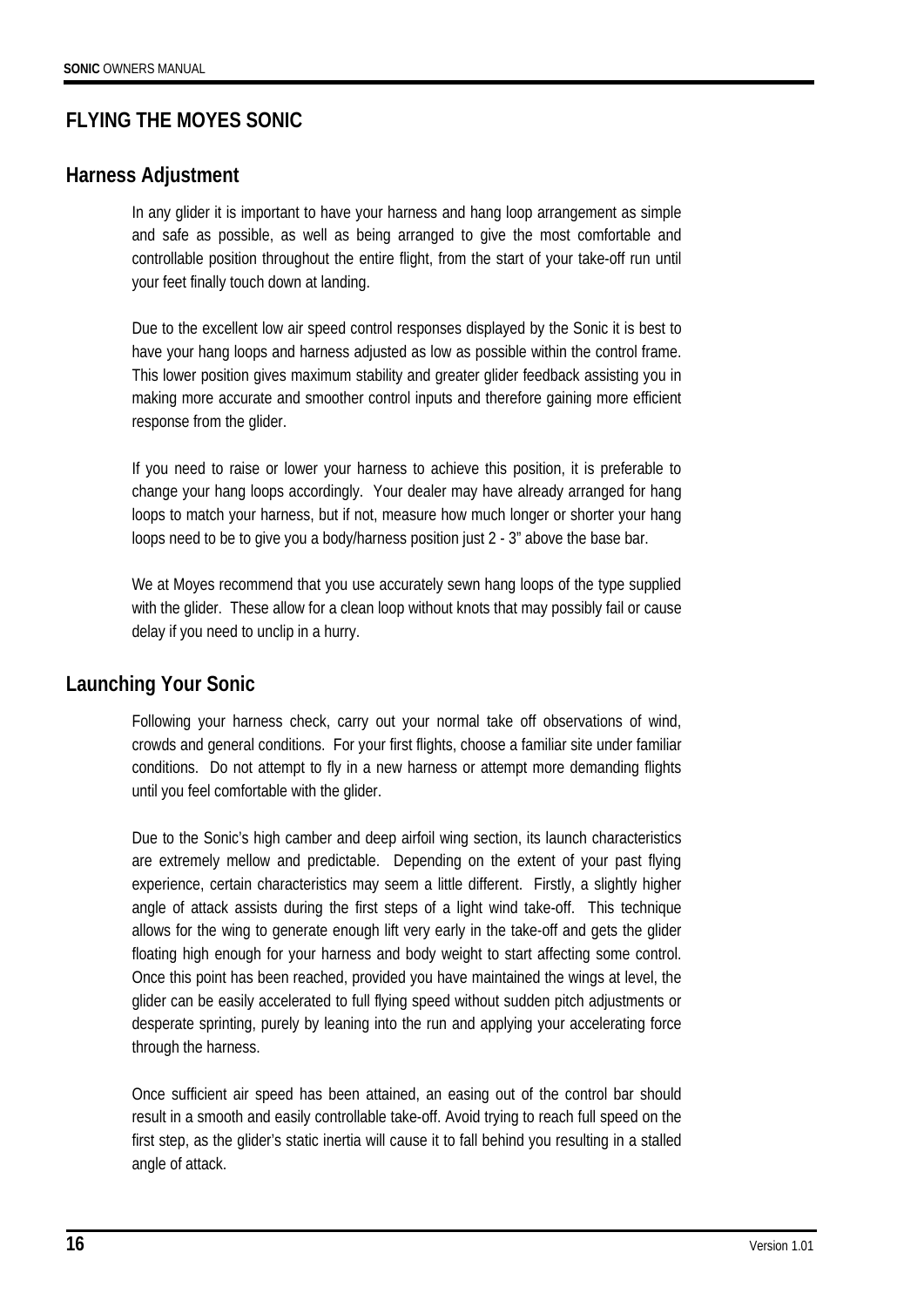In windier conditions, hold the glider at the angle of attack that allows the wing to generate maximum lift without stalling or causing wing balance problems, but at the same time allows you to stand comfortably without being lifted or holding any glider weight.

 If wire assistance is available, have them hold the front and side wire, but ensure you have advised them of what you require and what your commands will be. Never attempt a take-off if the wire person has not let go of the side wire or if they have not "cleared" to a position that is safe from interfering with your take-off. If they are either pulling down or lifting a side wire it means the wings are generating uneven amounts of lift and you must reorientate your wings until the wire person has "no weight", and you can hold the glider alone ready to take-off.

Likewise on the front wires, do not attempt to launch until the wire person has "cleared" and you are able to maintain total pitch control alone.

### **In Flight**

You will soon notice how little effort is required to control the Sonic. While this was one of the design requirements for the model, you may find that unless you fly in a smooth, accurate and relaxed fashion this quickness of response may create a few problems for the tense and jerky pilot.

# **Glider Trim and Speeds to Fly**

During the test flights for your Sonic, the factory test pilots will have set the hang loops to trim the glider's speed at a few miles per hour above stall speed and it is at this speed that the glider is most easily controlled.

Slowing down from this point to minimum sink speed will not reduce lateral control to any noticeable degree, and even beyond this towards full stall, the glider will maintain directional controllability. However, by pushing out this much, the glider will have entered a parachuting mode due to the greatly increased drag and a lessening of lift and is unlikely to be of any value in terms of efficiency.

Stalling the Sonic will result in a variety of predictable behaviours depending on how the stall is initiated. If it is approached gradually, as described above, the glider will show very little tendency to drop through, (ie. drop the nose automatically to regain flying speed) and as a result, the inexperienced pilot may have difficulty in recognising the initial stages of the stall. Therefore, close attention should be paid to the maintenance of air speed through the feel and sound of wind on the face as well as the position of the control bar relative to its trim position, and any increase of "back" bar pressures. If however the stall is initiated more suddenly, a definite "back" bar pressure should be noticeable as the glider loses lift forward of the centre of gravity more rapidly. Holding the bar out beyond this point will result in a quite dramatic nose drop and/or slip off to one side. Stalling in a turn or on a bank will cause the stalled wing to lose lift and drop into the turn while at the same time the glider will yaw around following the direction of the turn until the nose has dropped sufficiently for air speed to be regained. Once again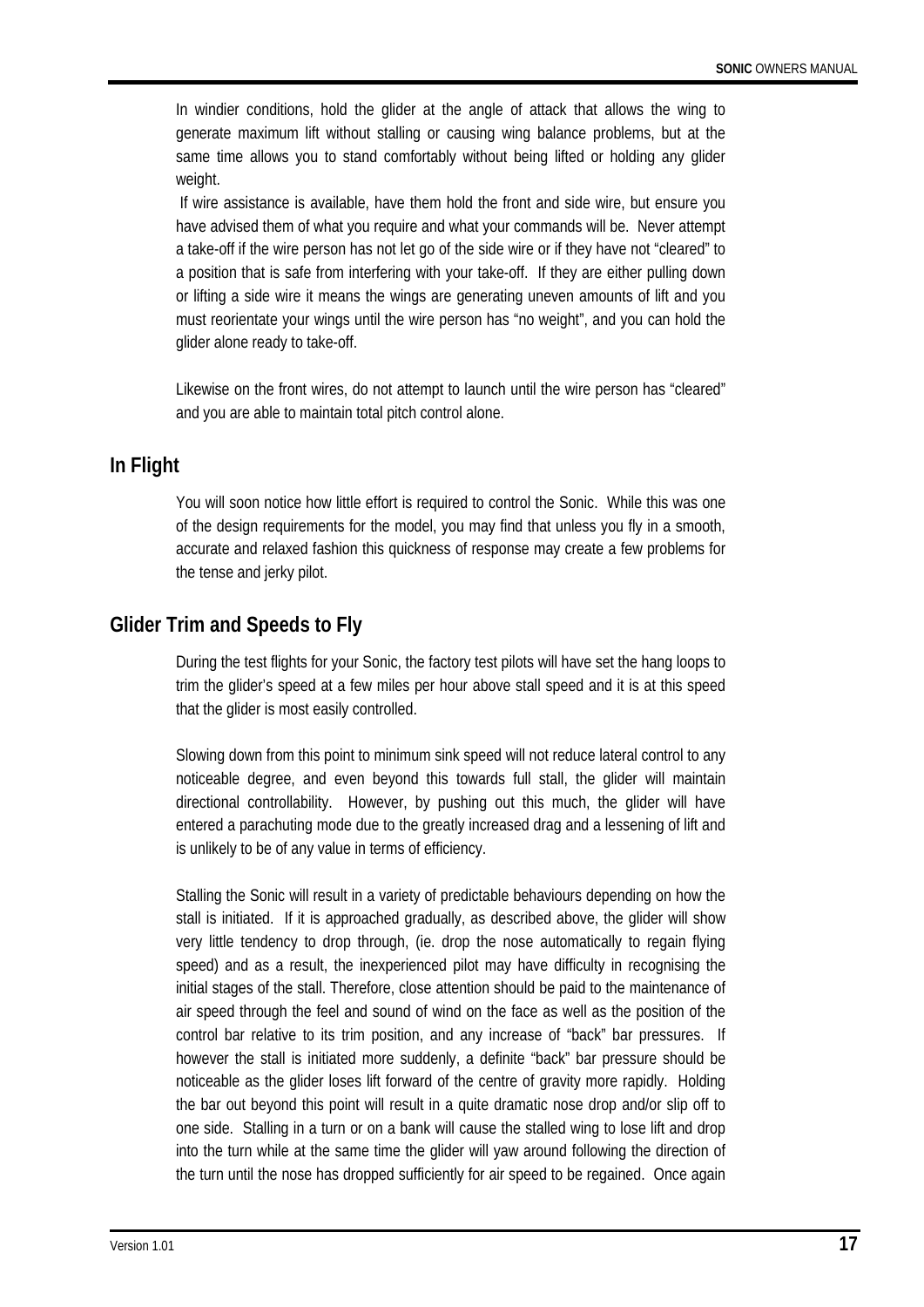this tends to be a rather mellow reaction, and as the Sonic is highly spin resistant, control should be easily regained within 180 degrees of rotation.

Pulling the bar in from trim position and increasing air speed requires very little effort and as is normal with most aircraft, with the increased air speed we get a faster lateral response of roll rate. It is here that the erratic/tense flier will discover control problems. Any bump or pilot input that is not required and is subsequently harshly corrected for, will possibly result in an over response requiring yet further correction. From this a "Dutch roll" or high speed yawing behaviour may develop. To correct for this, immediately return to trim and stabilise your body. Try to restrict your inputs to slow, precise movements and the glider will respond in an equally smooth and precise fashion.

### **Turns**

When cruising in ridge lift and smooth air the most efficient speed to fly will be somewhere around minimum sink. To initiate a turn, no extra airspeed will be required. Simply move your body into the direction of the required turn and as the glider responds and approaches the desired bank, relax any pitch pressures and allow yourself to smoothly return to the centre of the control bar. Always enter your turns steadily to avoid overbanking and the resultant needs to then high-side the bar to correct will be reduced. As the glider approaches the desired new heading, begin to level out the wings so that a smooth precise return to level flight can be achieved. During this phase of the turn, check your airspeed so that maximum efficiency is achieved.

To coordinate tighter turns and turns in thermal lift, the entry speed should be increased to just above trim or near to best L/D speed. Initiate the bank, and then relax on the pitch allowing the bar to return to trim as the glider moves into the turn. This should arc the glider around, coordinating the turn without side slip whilst still maintaining some spare air speed for continuing to 360 in a thermal or for reversal of bank if needed. Adjustment of bank angle can be made as required as sufficient airspeed is present to re-coordinate and to adequately handle any turbulence.

It is important that any weight shift be efficient, with no tendency to twist the body or allow the legs to lag behind the shoulders, as this action will delay response usually resulting in the pilot making excessive input and thus over controlling the glider.

When thermalling the Sonic, fly at a moderate speed between lift, concentrating on smoothness of control. Once centred in a thermal, the glider will respond to a reasonable amount of "pushing out" by increasing its climb rate. This is especially the case in flat 360's but always be conscious of your proximity to stall speed and its associated loss of performance and roll rate.

### **Landing the Sonic**

The success of any landing is invariably linked to the accuracy and planning of its approach. Always leave yourself ample time to plan and set up a safe landing approach with options for variable conditions or misjudgement.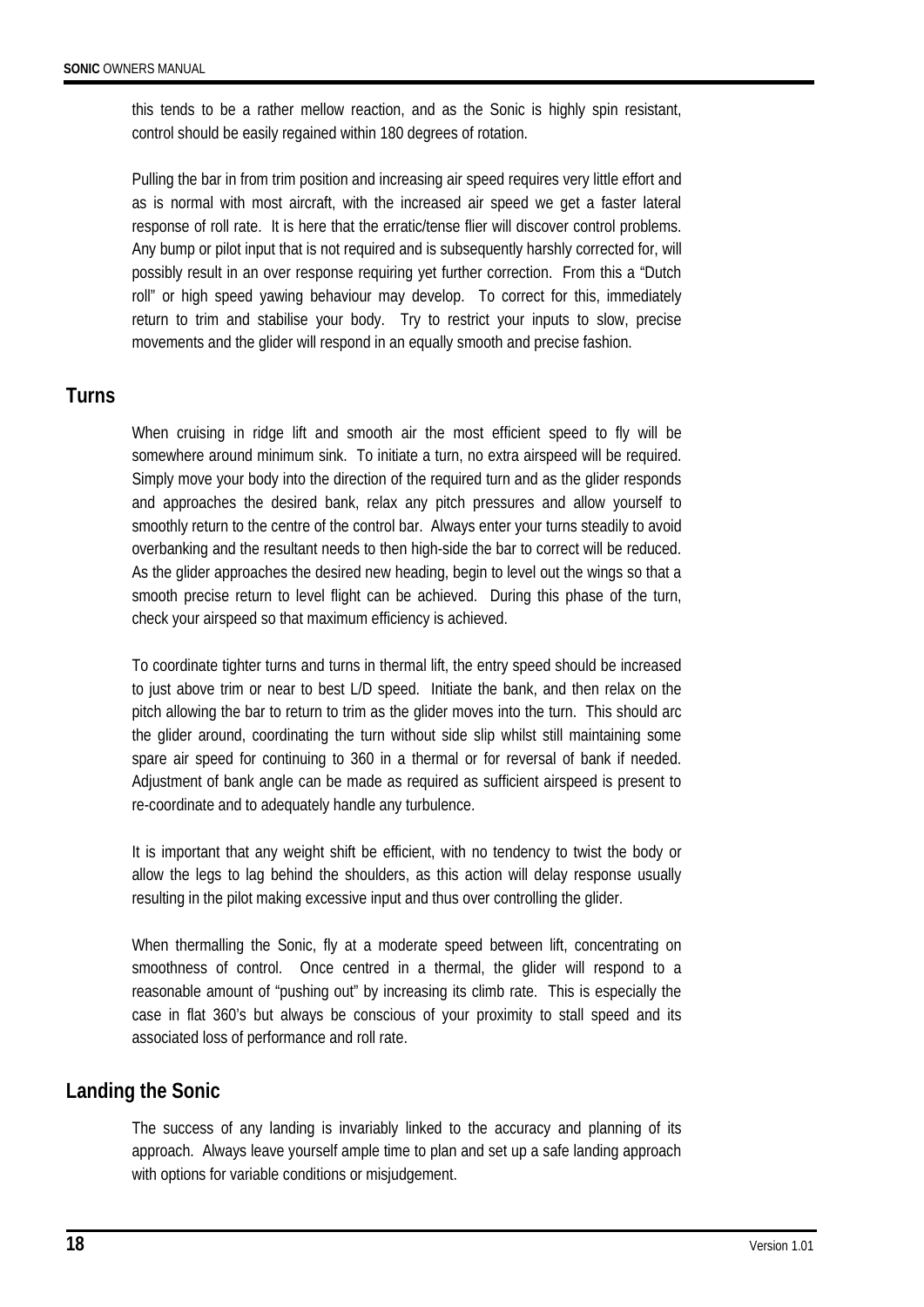If you have been flying lower-performing beginner type gliders, then the extra glide and ground effect of the Sonic must be allowed for in the planning of the approach. Secondly, always fly your approach with moderate speed, even through turbulence so that no excessive yawing can develop. Nothing spoils a landing approach like a glider that keeps pointing off course. Once you have turned onto final (into the wind) make sure you are out of prone and your hands have transferred to the control bar uprights at about shoulder height. The glider should by now be levelled out a few feet above the ground with your legs trailing together beneath and slightly behind you. Your body should be leaning just slightly forward from an upright position. From here you will be gradually reducing airspeed to maintain this ground clearance, while "feeling" for the bar pressures that indicate that you are approaching a "mush" condition. While there is still enough airspeed left to affect a positive flare, slowly increase your rate of push out bringing it to a full UP and OUT arm extension. If the glider is gusted up or you have too much airspeed, stop pushing (but do not pull in) until that energy has been used, then aggressively complete the flare. Always commit yourself to holding the glider up and be ready to run a few steps to ensure the keel drops to the ground behind you. Never swing your legs forward in anticipation of landing as this will only guarantee a nose-in. If you push up and out in the flare, then your feet will automatically be underneath you as you settle in to land. You will find the Sonic easy to land as it maintains good flare authority right through to full stall giving a broader margin for pulling off consistently perfect landings.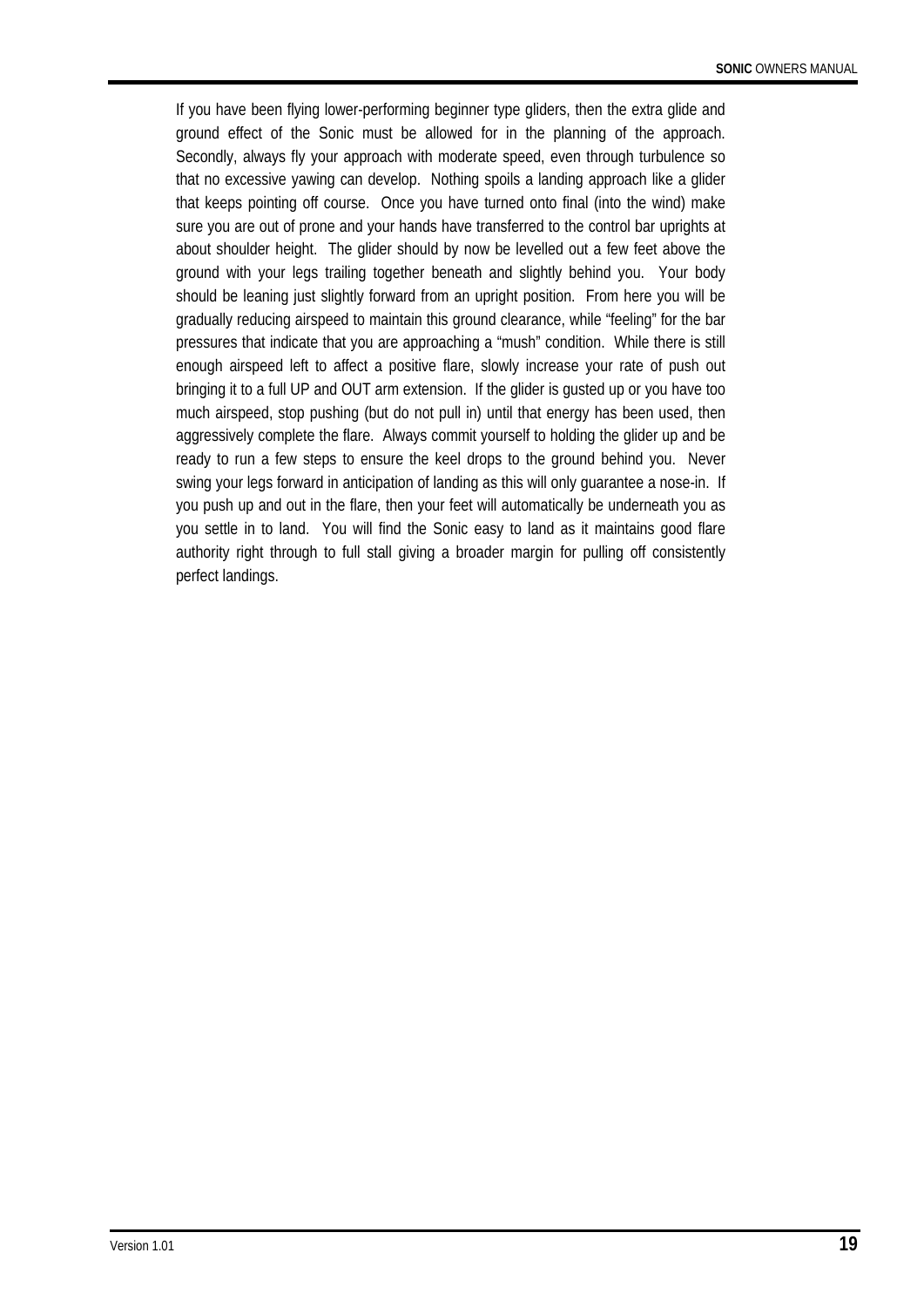### **GENERAL TUNING HINTS**

As your new Sonic is test flown prior to delivery, you can have reasonable confidence that unless it has been damaged in transport it will arrive with standard factory trim.

This setting is achieved when the sum of the dynamic air pressures of the aerofoil (centre of pressure) are centred in the same position on the glider as the sum of the gravitational forces (centre of gravity).

The flight characteristics demonstrating this "trim" setting are as follows:

- The trim speed at which the glider will fly without pilot input is approximately 4 mph above stall speed.
- The glider will produce bar pressure to return to this trim setting whether it is slowed below or accelerated above this speed.
- The glider will fly straight unless acted upon by variations in the air.
- The glider will bank evenly, both to the left and right, showing no differing tendency to increase the bank (wind in to the turn) or to flatten out in the turn, thus coordinating identically in both directions.

If your glider develops any variations from these trim characteristics, then some minor tuning adjustments may be necessary to correct the problem. However, if the problem seems serious or you feel hesitant to make the adjustments suggested, please seek assistance from your Moyes dealer or at least a more experienced pilot.

### **Always check the simple things first:**

Hang loops: (centre of gravity) Are the hang loops secure in their original position? Be sure the loops can not slip fore or aft from the set position.

Battens Bungies: (tensions) Have any bungee cords slipped or worn enough to give less tension? Check that the #7 battens are inserted correctly.

Once you have checked that the problem does not come from these sources, then a few more checks should be made. Firstly, try to recall if you had any hard landings or if the glider was flipped by the wind. If you can come up with a possible cause for the loss in trim then you are on the track to correcting the problem.

UNDER NO CIRCUMSTANCES should the reflex bridles be altered from original setting and specifications. Alteration of these could affect the glider's pitch stability and would possibly go undetected in normal flight conditions.

If the glider has developed a turn (this will be detected in flight by a constant need to hold your body to one side or by constant course correction) and trying your battens to the template has not removed it, and if you can recall a hard landing, especially where one wing took most of the impact, then there is a good chance that a leading edge is bent or damaged.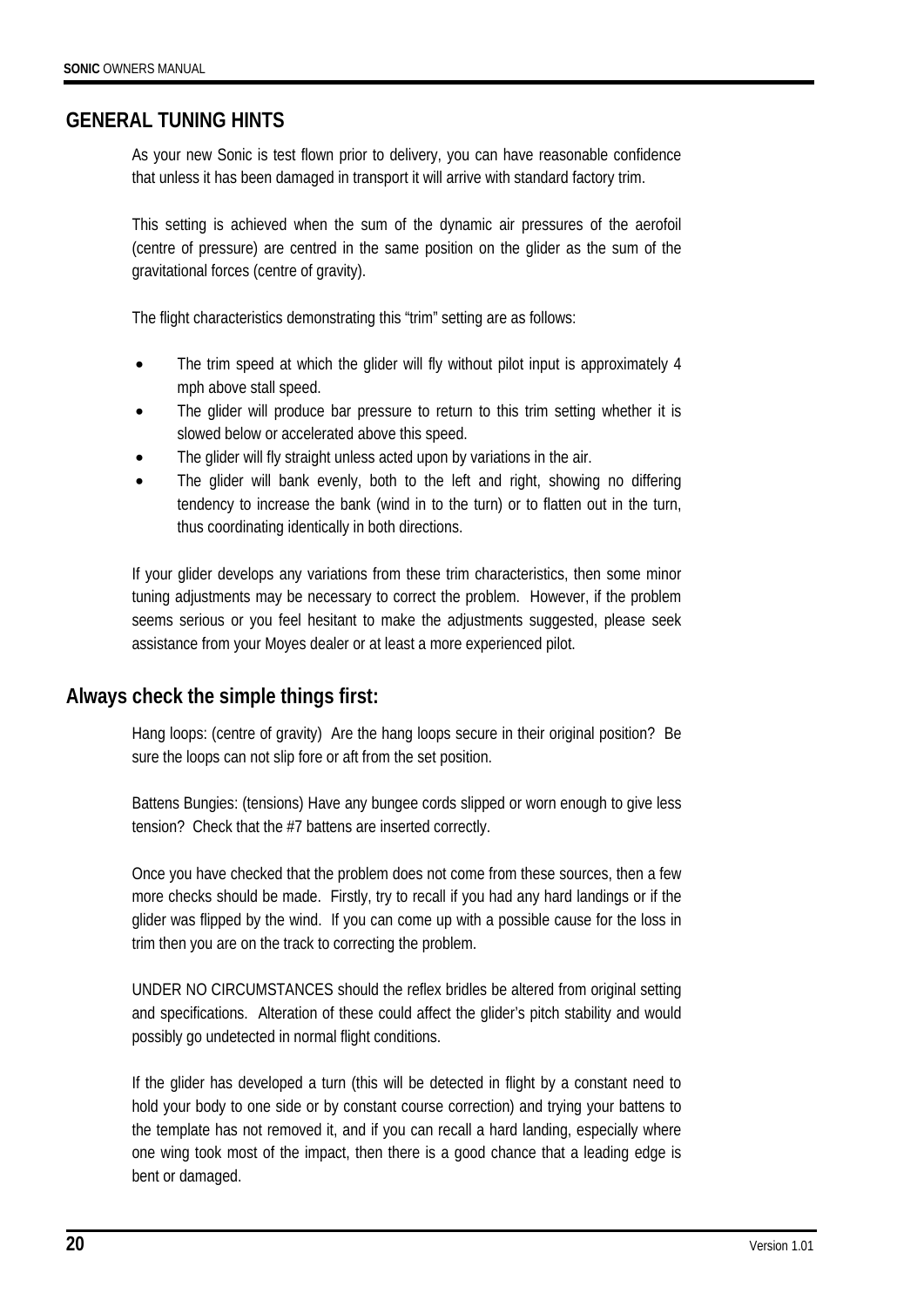### **Bent or Damaged Leading Edge:**

Remove the leading edges (start with the one on the side to which the glider seems to turn) and check them for bends or dings. If you can not find a bend, one of them may have been stressed and as a result, now displays a slightly different flexing characteristic to the other. (You will find directions for sail removal and leading edge removal in the Maintenance section.)

If the leading edge is bent beyond straightening (ie. if grazing of the anodising is evident then the bar is likely to be beyond salvage.) or, is dinged then it will need replacing either as a front or back section, or both.

To straighten, place the centre of the bend mid-way between two well padded supports, with the bend curving up, apply a steady downward force releasing once the bar flexes just beyond a similar deflexion in the opposite direction to the bend. Carefully inspect the tube to assess any improvement and repeat, becoming more gentle as the bend is reduced. Never over-straighten and if the bar seems to return to straight or beyond without much effort then it has been over-stressed and will need replacing. Always look for signs of crazing and feel for deformation around the vicinity of the bend.

# **! NOTE**

This repair is very delicate and should only be attempted if the bar is only slightly bent. It is always a good idea to consult your Moyes dealer before rushing in.

#### **Sail Tension**

The Sonic has only one sail tension setting on the leading edge and creation of a new tension setting should only be carried out by suitable qualified pilots. (See Dealer Tuning section.)

#### **Reshaping Battens:**

To reshape the battens for wing drop during a turn or bank, adjustment should only be made to battens #5 and #6. Assuming the battens have no damage (checked before), increase the camber on batten #6 on the side to which the glider seems to drop in the turn. To do this, take the other #6 and use it as a guide. Carefully bend the batten a further 1/2" (approximately) making the increase in camber a smooth continual adjustment rather than short and sharp. Check against the other batten. adjustment should cause the front tip of the batten to extend about 1/2" beyond and below the original shape. Test fly this adjustment and do the same with the #5 batten if more adjustment is required.

This alteration will cause the tip to generate more lift at lower speed when on the inside of a turn. Over cambering will only result in the problem changing to the other wing and an overall performance reduction.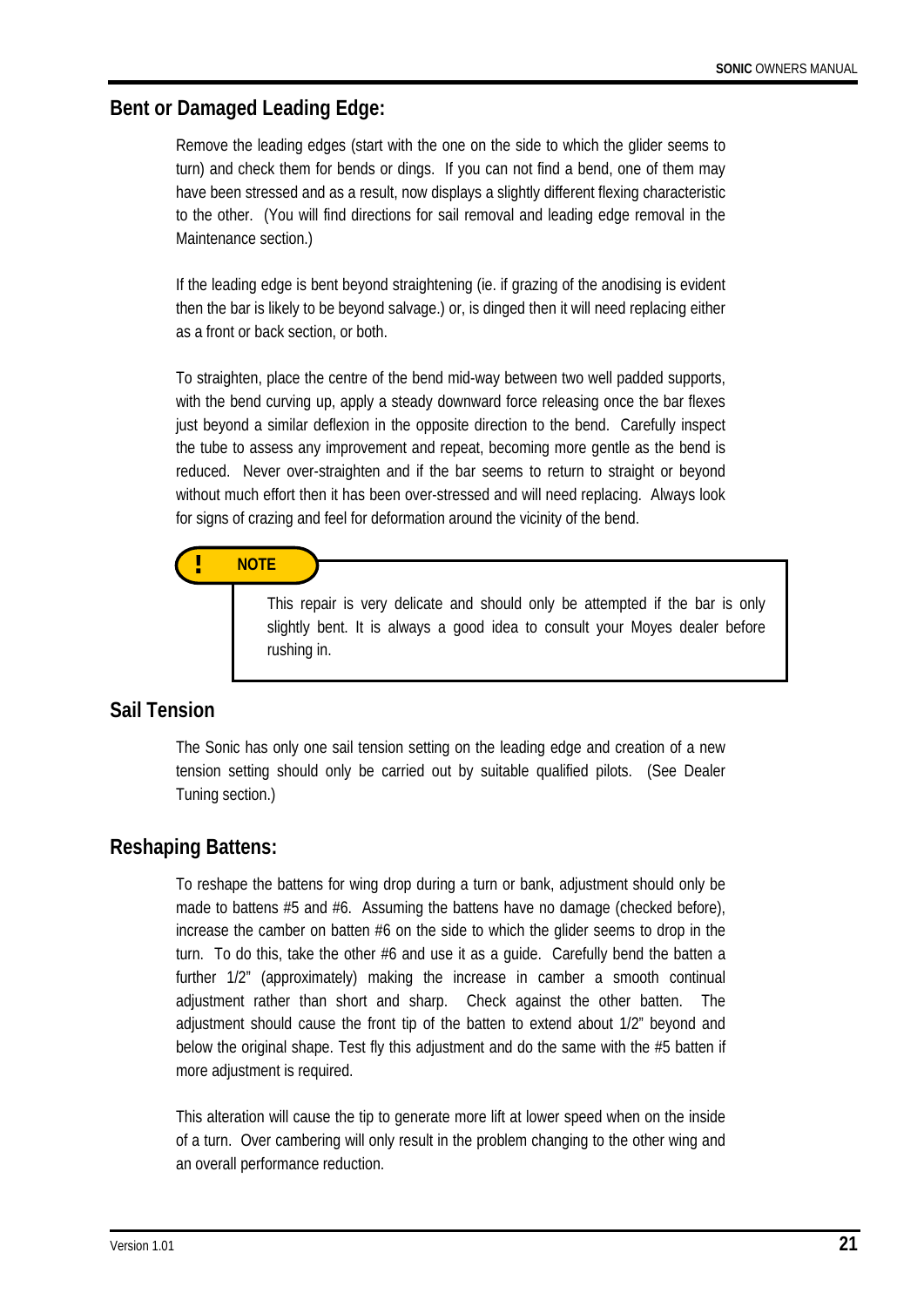# **Trim Speed**

Trim speed adjustment can be achieved by moving the hang loops forward to increase trim speed or aft to bring the speed closer to stall. Once again, never move the loops more than 1/2" at a time, ensuring that they are secured in their new position. At any stage it is unlikely that adjustment beyond an inch or two is ever necessary. Should you feel that greater adjustment is required than please ask your dealer to retest the glider.

After many hours of flight time the trim speed will gradually change as the sail stretches and the airframe acquires a memory to its tensioned curves. This is a normal process for all gliders and allowance for this is incorporated in the maintenance schedule.

Whenever you make adjustments, only change one thing at a time. If no improvement is apparent after making several adjustments, consult your dealer and have the airframe thoroughly checked before getting too far from the Sonic's original trim settings.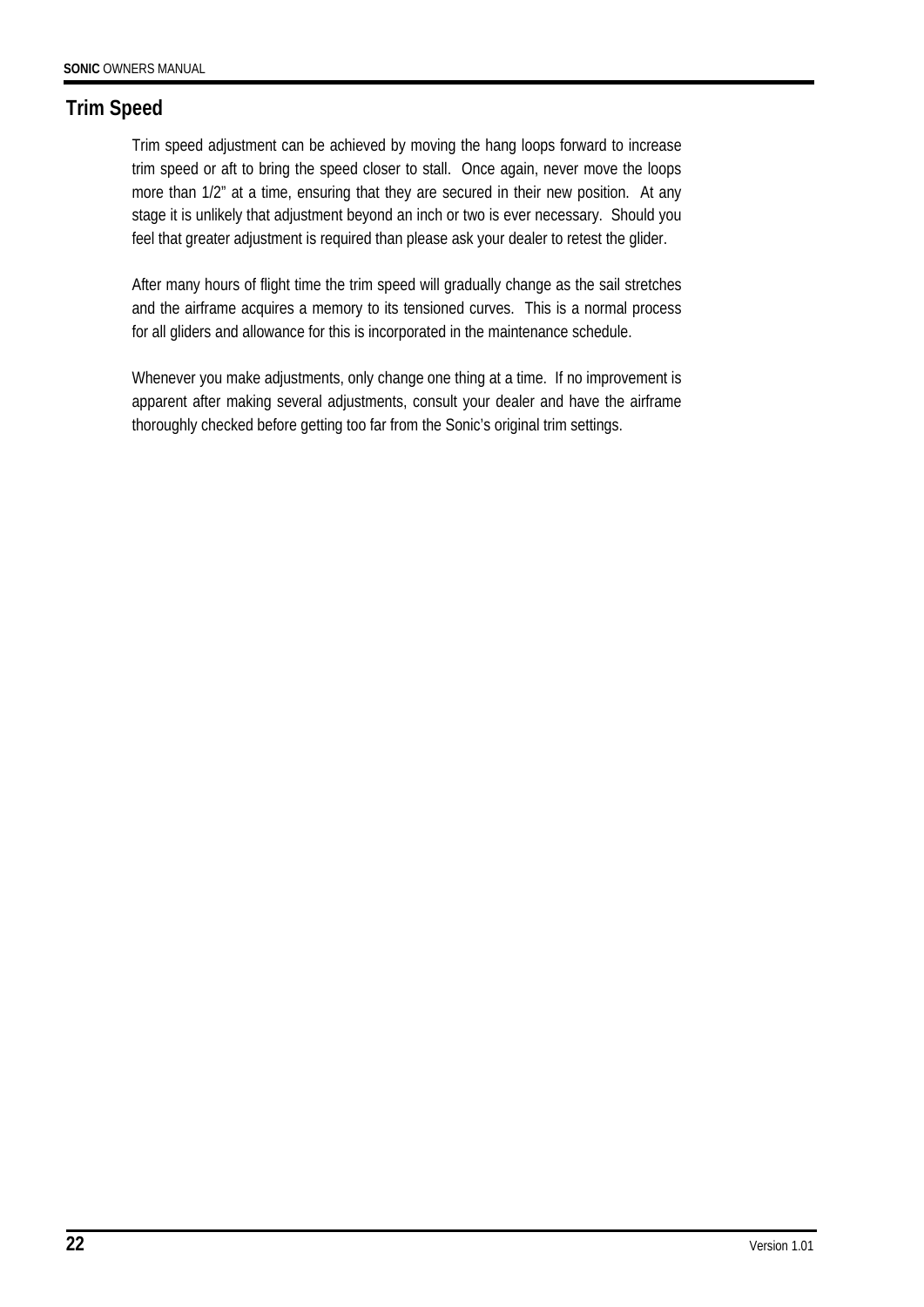### **GLIDER CARE**

The modern hang glider requires very little in the way of maintenance, especially if you take a little extra care with your day to day use and treatment.

#### **Storage**

Keep the glider in its bag and store in a cool, dry place. It is best if the glider is stored on some suitably padded racks where the air can circulate. Avoid leaving the glider on the floor or ground for any length of time as this allows ground moisture and small creatures to work their way into the sail.

If you live and fly on the coast it is advisable to regularly flush your glider with fresh water (always do this before any lengthy storage). Leave the glider open in the sun to dry COMPLETELY, including the inside of the bars, before packing away.

If the glider is wet or damp after a days flying, dry it in the sun the next day. If this is not possible, place the glider bag zipper down on your storage rack, open the zipper full length and release all the glider ties. Loosen up the sail so that air can circulate as much as possible. Set-up the glider and dry properly on the first sunny day.

### **Sail Care**

Avoid contact with any oils, solvents, caustic or acidic substances. This includes salt water, salty sand, animal dungs, and preservative treatments such as Armour All.

As synthetic cloths such as Dacron are deteriorated by ultra violet light, always keep the glider in its bag when not being flown.

If the sail must be washed, use fresh water. For stubborn stains a weak detergent may be used provided it is THOROUGHLY rinsed from the sail cloth. If the sail comes in contact with any of the substances listed above, it is recommended that you remove the sail and have a professional sail maker attempt to save it.

For small rips and tears on non-stressed areas, sticky-back sail repair tape can be used to prevent fraying. A sail maker should make any repairs to larger tears or damage on high-stress areas, such as along the trailing edge and at sail mounting grommets. Always use the protective padding supplied when packing up your glider and take that little extra time to ensure you have no sail caught between metal fittings. Abrasion

caused during transportation is most commonly the result of a lack of care in this area. (It also greatly reduces the life and resale value of your glider.)

## **Battens**

When inserting battens, always take care to push them smoothly, and never force them. Pushing them rapidly or at an angle may damage the pockets or sail. Sand in the batten pockets will help abrade the pocket ends eventually resulting in a hole and requiring an expensive sail repair.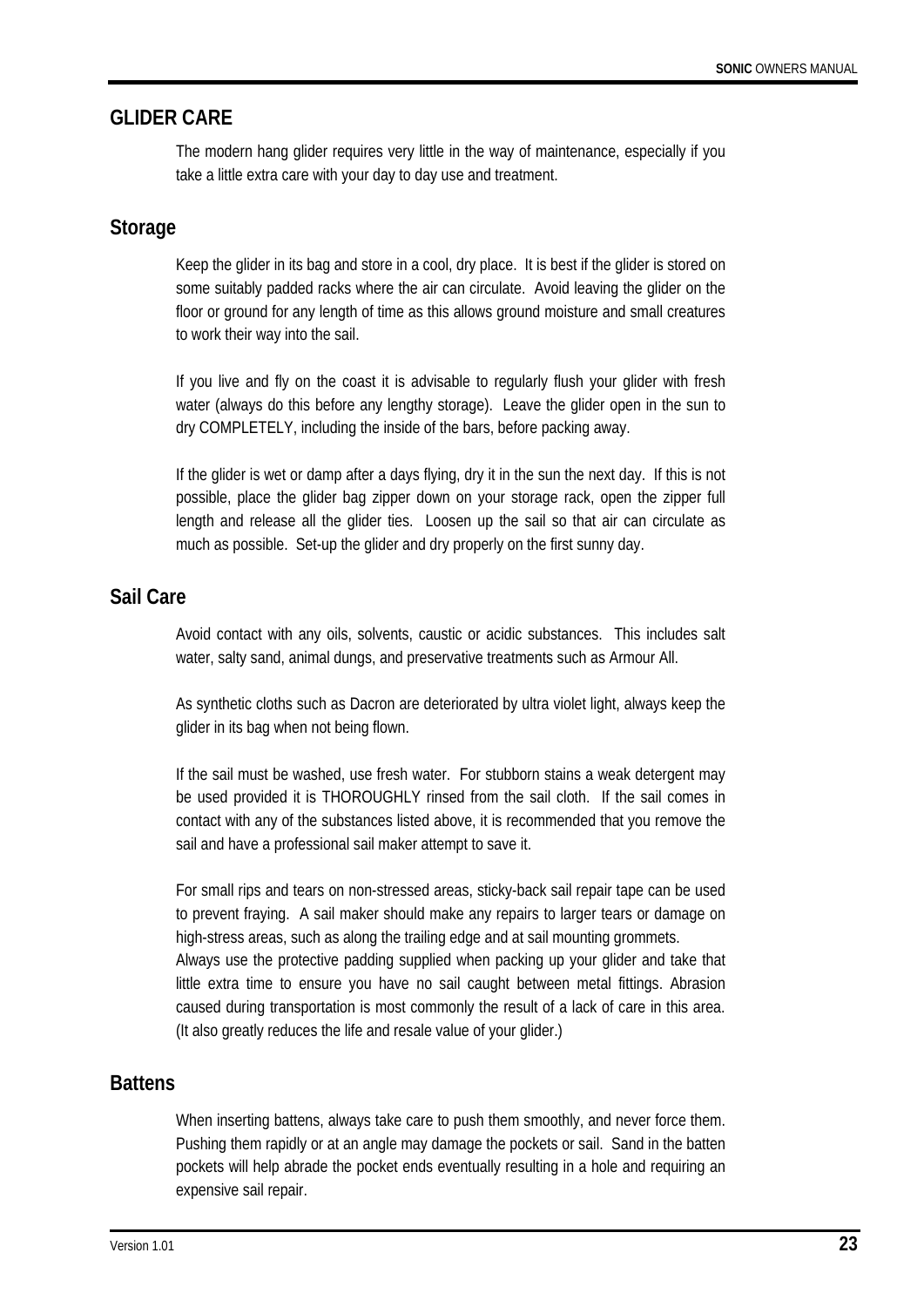Take care with the battens and avoid unnecessary damage by packing them in the correct manner. If reshaping is required, avoid over working the tube as this will soften the alloy causing the batten to lose shape more easily.

Take care when removing the battens. If you are packing up using the "on-frame" method, don't allow the fibreglass end to get caught on the ground behind you. This causes some pilots to think the batten is stuck and the resulting extra force snaps the fibreglass end.

The tip batten should never be lifted when being removed as the plastic tip may jam in its cup and be snapped.

### **Rigging Wires**

At the first sign of any fraying or kinks you should replace the wire immediately. Keep a constant eye for damage to the outer plastic coating or any discolouration as these are a sign that damage may exist either from an external force or from corrosion.

If the thimble has been elongated, then the cable, thimble and nico-press have been exposed to a force of over 300-400 lbs. Once again, replacement of the wire is advised.

If you frequently set-up or break-down on rocky ground, you will need to inspect and replace your cables more often.

If by some chance your wires are immersed in salt water, it is advisable to at least replace your bottom side wires. Wires are not expensive but do play a rather major role in holding the glider together.

### **Tubing**

Once again, contact with salt air and water are a major concern and removal of the tube end caps will be required to thoroughly flush out with fresh water. Corrosion and electrolysis set up amazingly fast; follow your maintenance schedule conscientiously.

If wear marks or scratches begin to appear on any tubing, carefully investigate your pack-up procedure and pad the areas showing wear.

Following any hard landing, check the impact areas for dents and bends. Opening the sail upside-down and inspection inside the double surface will probably be required.

#### **Hardware**

All the Sonic hardware is of aircraft quality and stainless steel. However, there is no such thing as an indestructible material, so regularly check for bent bolts, especially following harder than normal landings or impacts.

Ensure that thread is exposed above all locknuts.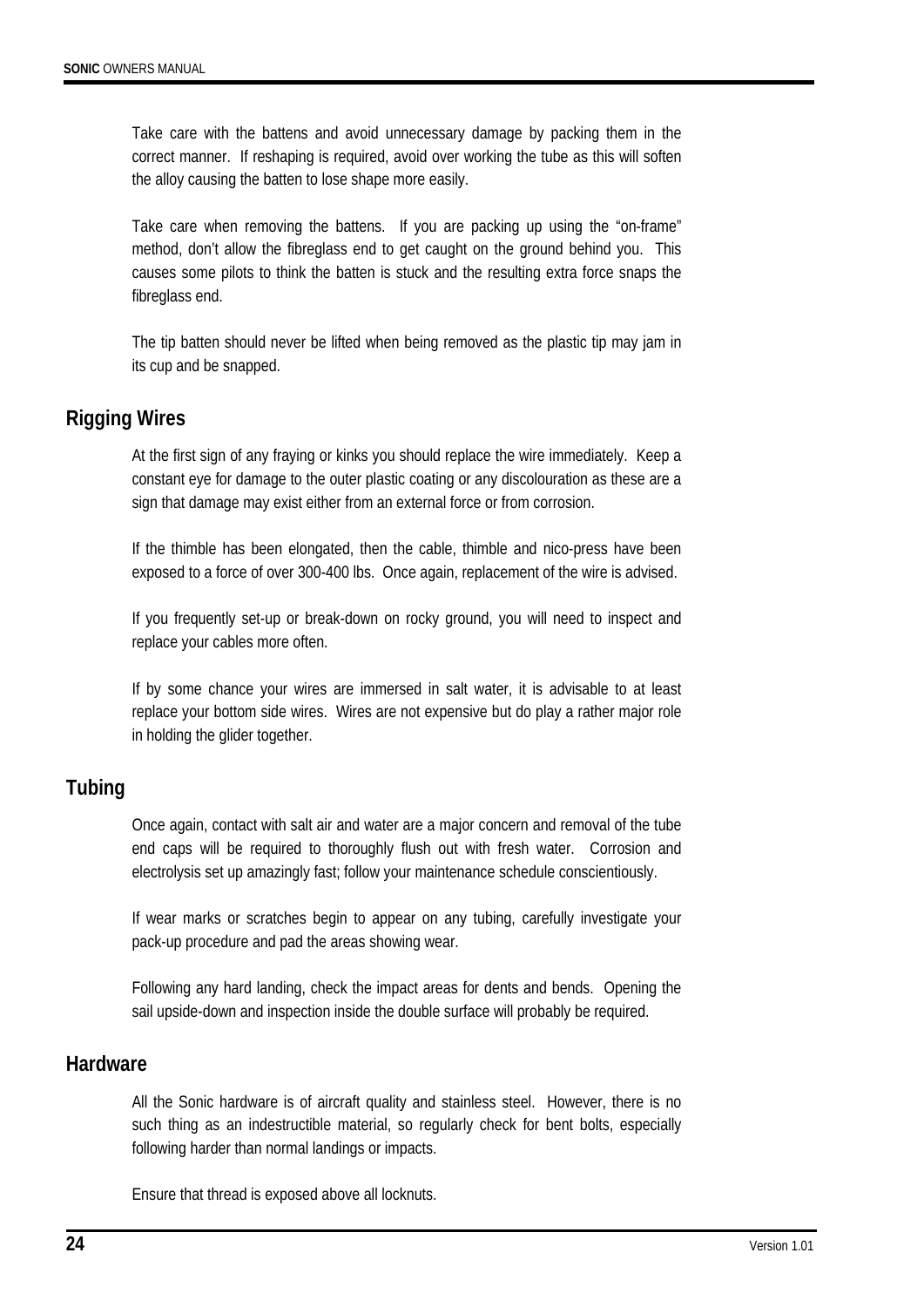The hardware fittings are often the cause of sail and tube wear if they are not padded correctly.

The plastic components are tough and carry very little load, but once again, unusual impacts may cause stress fractures. It is therefore important to be aware of their condition.

Avoid over-tightening nuts. Junctions should be free to swivel, especially rigging tangs and terminations.

### **Transportation**

Always have sufficient padding between the glider and supports. To avoid any chance of bending the glider during transportation, three support points should be utilised, with the glider being firmly tied at all three points. Avoid unequal overhang at the ends and ensure that should the glider project beyond the rear of the vehicle, sufficient warning is available for the following motorists.

The extra care advised in this section will extend the flying life of your Sonic and help maintain its resale value for the time when you may wish to move up to the higher performance models.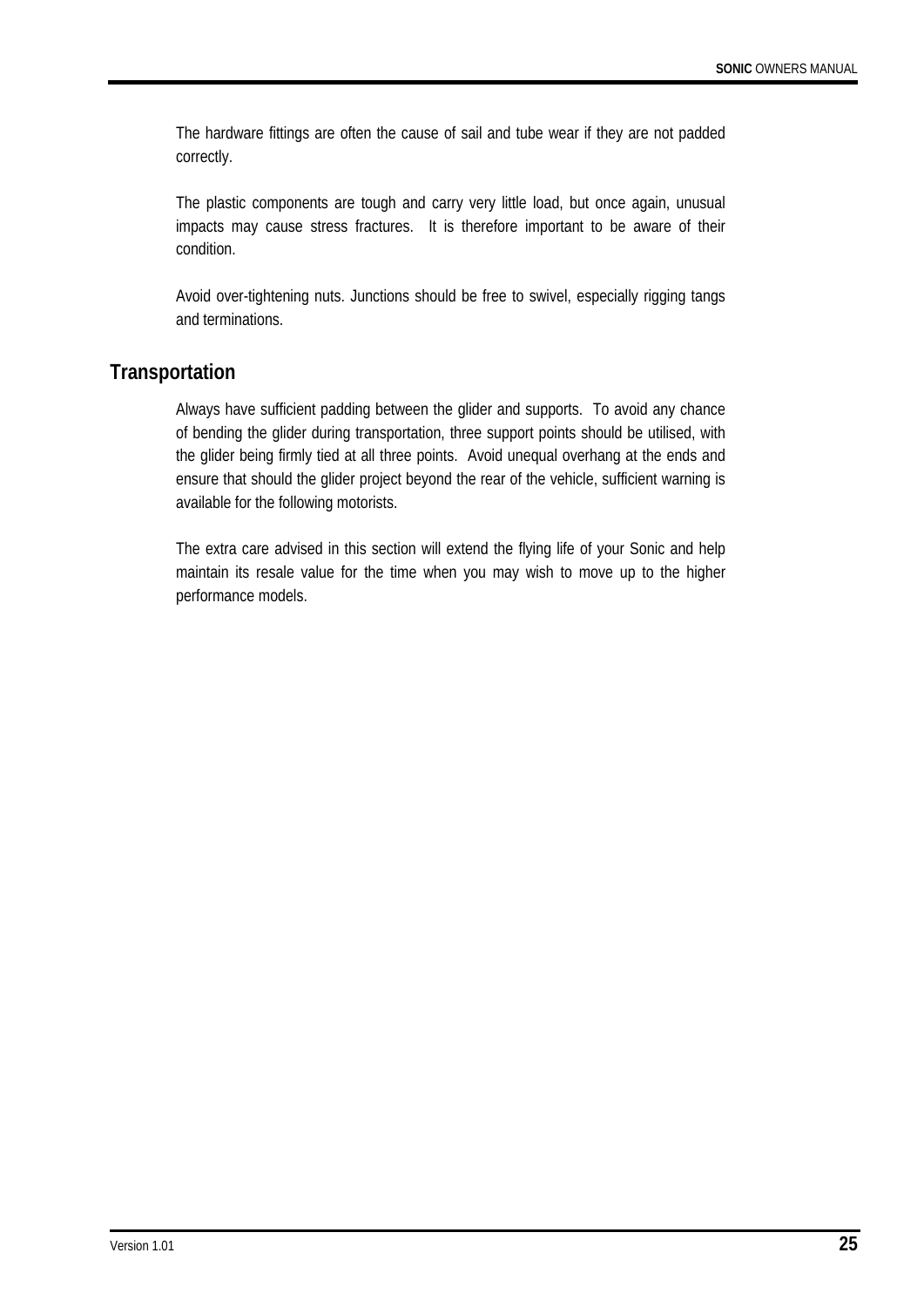### **MAINTENANCE SCHEDULE**

Apart from your normal pre-flight checks, and even if you have conscientiously maintained the glider in A1 condition, more thorough checks of the glider are necessary from time to time. If you follow the schedule faithfully, you will not only extend the possible life of the glider, but give yourself many more hours of anxiety-free flying.

## **Every 10 hours:**

• Check top and bottom surface battens against template.

# **Every 50 hours (or 6 months):**

- Inspect the sail. Apply sail repair tape to any small rips or tears. Check the stress areas of the sail, including the sail mount screw grommets and the total length of the trailing edge. A tear or nick in the trailing edge will need professional sail-maker repair. The reflex bridle attachment tabs, the king post opening, and wire slots are also prone to wear under certain conditions, so inspection here is also necessary. Any critical sail damage should be repaired by a professional sail maker.
- Inspect all batten bungee cords and replace or re-tie where necessary.
- Inspect crossbar tensioning rigging and fittings.
- Open under-surface and crossbar plate cover and inspect crossbar ball and socket joints, nuts, and bolts, and associated components.
- Check all tubing for dings, bends and wear damage that could occur during setup, breakdown or transportation.
- Inspect cables for broken strands with special attention to the thimbles and attachment points. Check any areas with plastic coating damage more closely.
- Check that thread shows beyond all locknuts and that safety pins and rings are serviceable and not prone to accidental opening.

## **Every 100 hours (or 12 months):**

This annual inspection can be done by yourself but preferably your Moyes dealer or qualified hang glider technician should be contacted to carry out this complete strip down.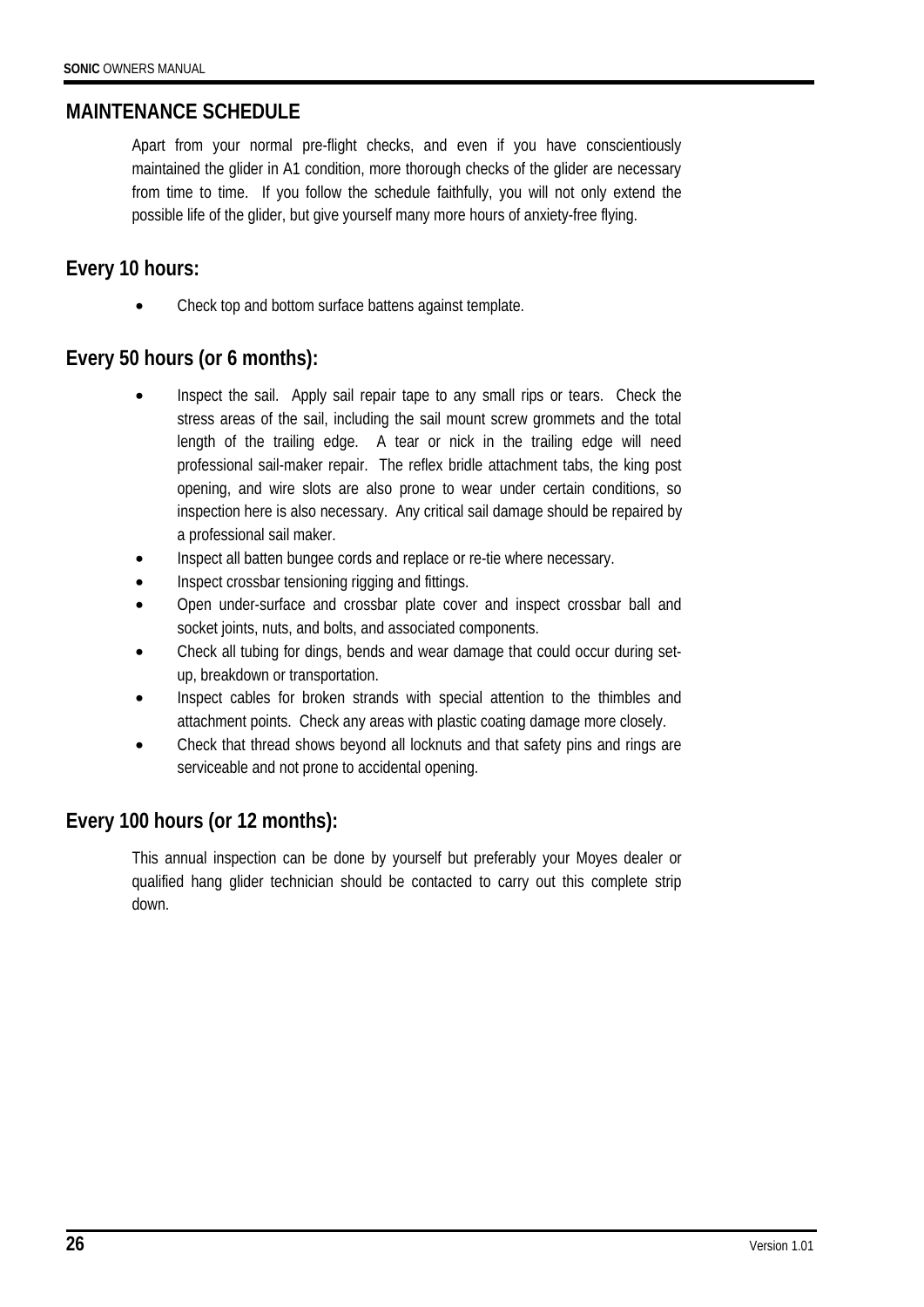# **CHECKING THE SONIC STABILITY SYSTEM**

Use No. 8 Plaited Nylon Bricklayers Line to check the luff lines of your glider, this is done by using a string with a loop on each end, place one end of the string over the batten, below the luff line which is being measured.

Attach the other end of the string tightly over the batten of the same luff line in the opposite wing.

Measure the height of the string above the keel to the proper height.

Use the same method to measure the second luff line.

# **Sonic Stabilities**

| <b>Model</b>       | <b>Batten Numbers</b> |          |                |       |   |  |  |   |
|--------------------|-----------------------|----------|----------------|-------|---|--|--|---|
|                    | $\overline{2}$        | 3        | $\overline{A}$ | 5     | 6 |  |  | 8 |
| Sonic 165          | 187mm                 |          | 254mm          |       |   |  |  |   |
| Sonic 190          |                       | $225$ mm | 259mm          | 247mm |   |  |  |   |
| Sonic 190 VG Loose |                       | $205$ mm | 226mm          | 219mm |   |  |  |   |
| Sonic 190 VG Tight |                       | 211mm    | 239mm          | 235mm |   |  |  |   |

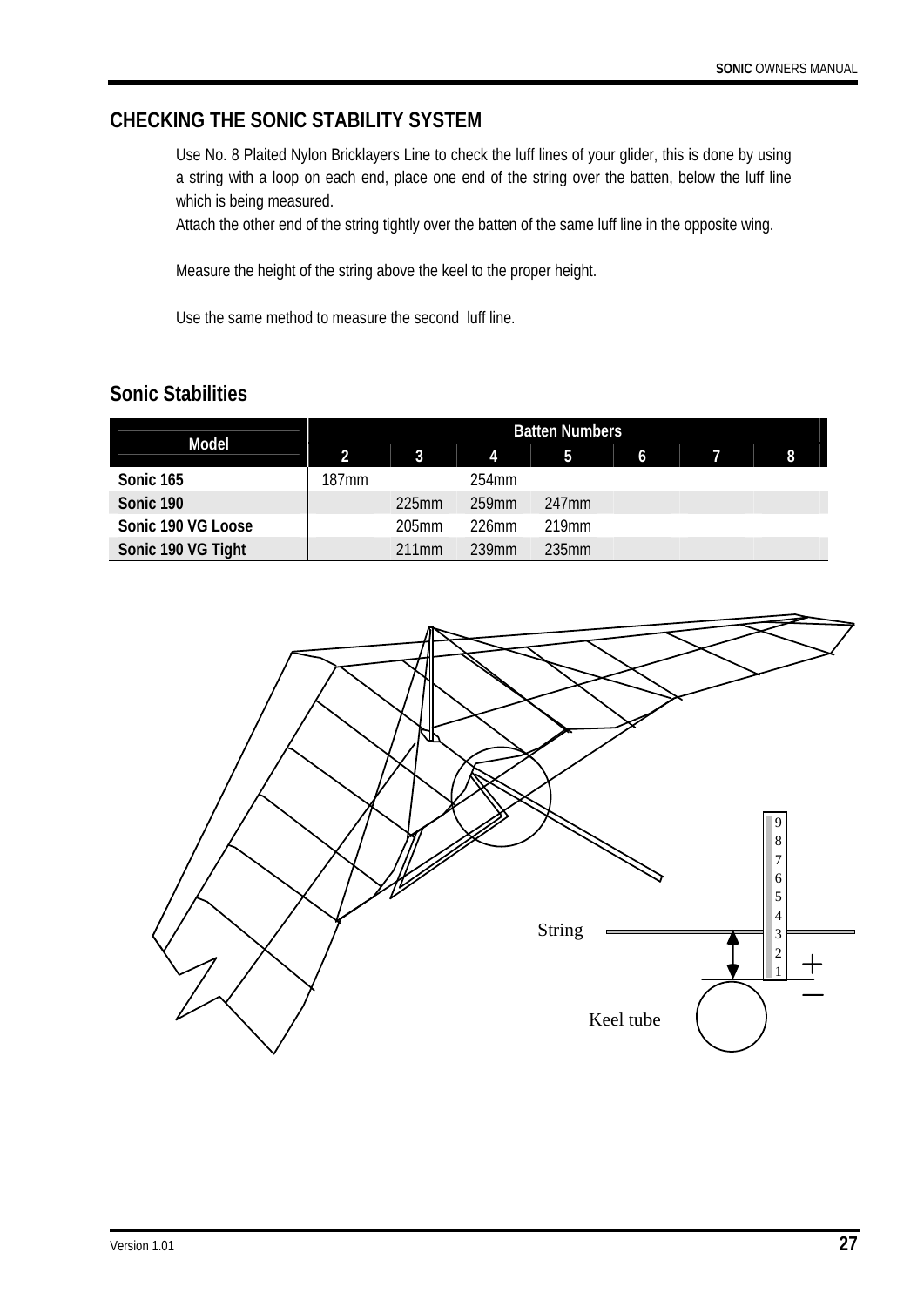# **AN BOLT INDEX**



# **BOLTS LIST**

| <b>JUNCTION</b>                                                                  | PART NO.                         | QTY.              | <b>NUT</b>                  | <b>WASHERS</b>            |
|----------------------------------------------------------------------------------|----------------------------------|-------------------|-----------------------------|---------------------------|
| <b>NOSE PLATE / LEADING EDGE</b>                                                 | <b>AN4-26A</b>                   | $\overline{2}$    | H                           | 3 MED. PLASTIC            |
| NOSE PLATE / KEEL / FRONT                                                        | AN4-30A                          | 1                 | H                           |                           |
| NOSE PLATE / KEEL / BACK                                                         | AN4-34A                          | 1                 | H                           |                           |
| KEEL / CONTROL BAR /("A" FRAME)<br><b>Round Uprights</b><br><b>Aero Uprights</b> | <b>AN5-25A</b><br><b>AN5-27A</b> | 1<br>$\mathbf{1}$ | F<br>H                      | 1 METAL<br>1 METAL        |
| KEEL / KING POST /"U" BRACKET                                                    | AN4-22A                          | 1                 | F                           | 1 METAL                   |
| KEEL / BREAKDOWN BOLT                                                            | AN4-20A                          | $\mathbf{1}$      | H                           |                           |
| KEEL / BAILEY BLOCK (FRONT BOLT)                                                 | <b>AN4-27A</b>                   | 1                 | H                           |                           |
| KEEL / BAILEY BLOCK (REAR BOLT)                                                  | AN3-23A                          | $\mathbf{1}$      | F                           |                           |
| CROSS BAR / CENTRE R/H REAR                                                      | AN4-27A                          | 1                 | F                           | 2 MED. PLASTIC            |
| CROSS BAR / CENTRE R/H FRONT                                                     | AN4-27A                          | 1                 | F                           | 1 METAL                   |
| CROSS BAR / CENTRE L/H                                                           | <b>AN4-27A</b>                   | 1                 | F                           | 1 METAL                   |
| <b>CROSS BAR / CENTRE BALL</b>                                                   | AN4-25A                          | $\mathbf{1}$      | H                           | 1 METAL                   |
| <b>CROSS BAR / CENTRE/ HINGE</b>                                                 | <b>AN4-12A</b>                   | 1                 | H                           | 2 METAL                   |
| CROSS BAR / END PLATE INBOARD                                                    | AN4-10A                          | $\overline{2}$    | $\overline{H}$              | 1 METAL                   |
| CROSS BAR / END PLATE OUTBOARD                                                   | AN4-32A                          | $\overline{2}$    | F                           |                           |
| LEADING EDGE / CROSS BAR BOLT                                                    | AN5-26A                          | $\overline{2}$    | H                           | 2 L. PLASTIC &<br>2 METAL |
| DOWN TUBE TOP / STEEL BRACKET                                                    | <b>AN4-12A</b>                   | $\overline{2}$    | H                           |                           |
| DOWN TUBE TOP & BOTTOM / PLUG                                                    | 3/16"X 1.125                     | $\overline{4}$    |                             | <b>RING</b>               |
| <b>CLEVIS PIN</b>                                                                |                                  |                   |                             |                           |
| DOWN TUBE / BASE TUBE CORNER                                                     | <b>AN4-14A</b>                   | $\overline{2}$    | H                           |                           |
| <b>BASE TUBE RIGHT</b>                                                           | AN4-13A                          | 1                 | $\overline{\mathsf{H}}$     |                           |
| <b>BASE TUBE LEFT</b>                                                            | AN4-14                           | 1                 | <b>CASTLE NUT &amp; PIN</b> |                           |
| CROSS BAR PULL BACK SHACKLE                                                      | AN4-10A                          | 1                 | H                           |                           |
| <b>KING POST</b>                                                                 | AN4-12A                          | $\mathbf{1}$      | H                           |                           |
| KING POST / BOTTOM BRACKET                                                       | AN4-12A                          | 1                 | F                           |                           |